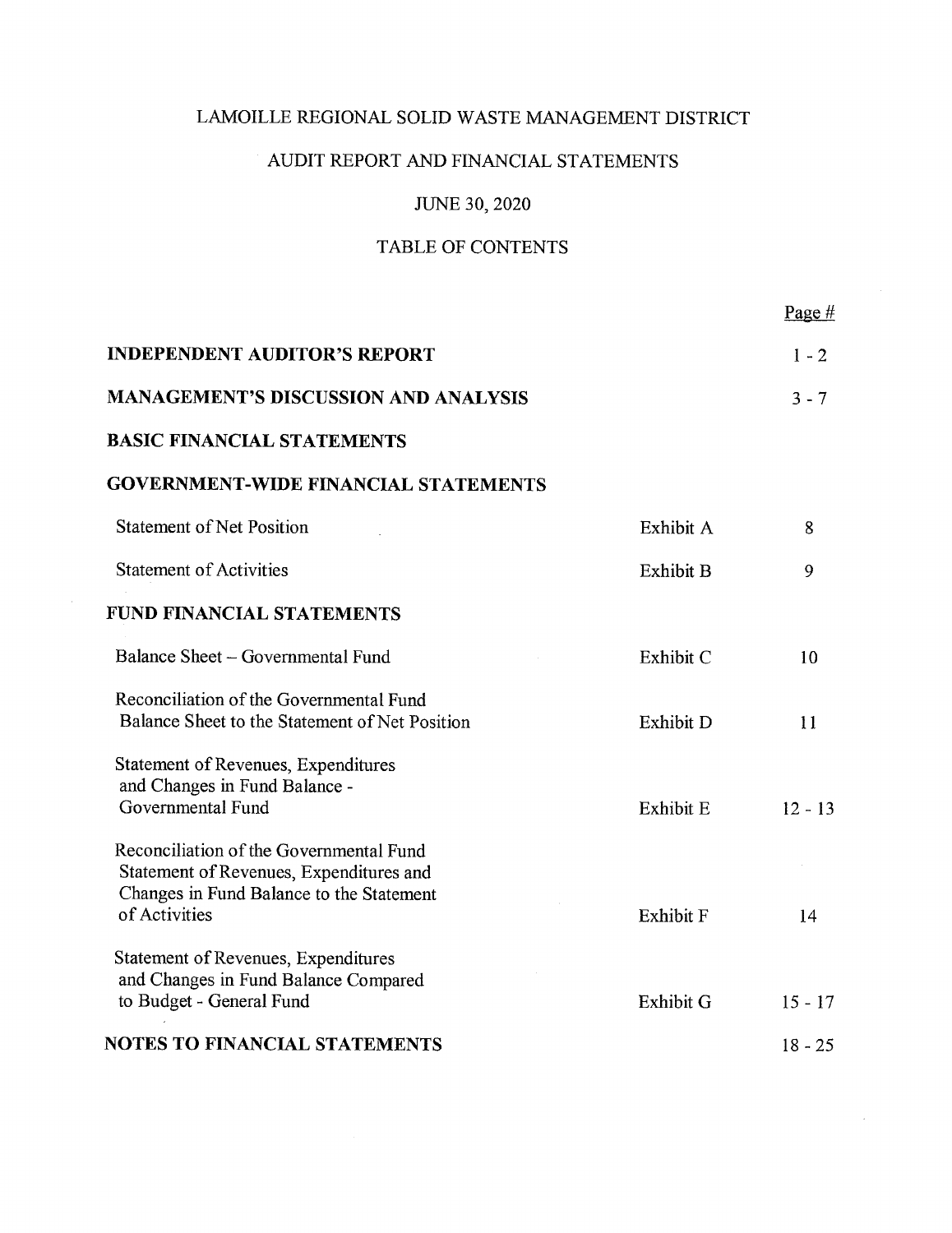# FOTHERGILL SEGALE & VALLEY

Certified Public Accountants



# INDEPENDENT AUDITOR'S REPORT

To the Board of Supervisors Lamoille Regional Solid Waste Management District Morrisville, Vermont

We have audited the accompanying financial statements of the governmental activities and the major fund of the Lamoille Regional Solid Waste Management District as of and for the year ended June 30, 2020, and the related notes to the financial statements, which collectively comprise the District's basic financial statements as listed in the table of contents.

### Management's Responsibility for the Financial Statements

Management is responsible for the preparation and fair presentation of these financial statements in accordance With accounting principles generally accepted in the United States of America; this includes the design, implementation, and maintenance of internal control relevant to the preparation and fair presentation of financial statements that are fiee fiom material misstatement, whether due to fraud or error.

### Auditor's Responsibility

Our responsibility is to express opinions on these financial statements based on our audit. We conducted our audit in accordance with auditing standards generally accepted in the United States of America. Those standards require that we plan and perform the audit to obtain reasonable assurance about whether the financial statements are free from material misstatement.

An audit involves performing procedures to obtain audit evidence about the amounts and disclosures in the financial statements. The procedures selected depend on the auditor's judgment, including the assessment of the risks of material misstatement of the financial statements, whether due to fiaud or error. In making those risk assessments, the auditor considers internal control relevant to the entity's preparation and fair presentation of the financial statements in order to design audit procedures that are appropriate in the circumstances, but not for the purpose of expressing an opinion on the effectiveness of the entity's internal control. Accordingly, we express no such opinion. An audit also includes evaluating the appropriateness of accounting policies used and the reasonableness of significant accounting estimates made by management, as well as evaluating the overall presentation of the financial statements.

We believe that the audit evidence we have obtained is sufficient and appropriate to provide a basis for our audit opinions.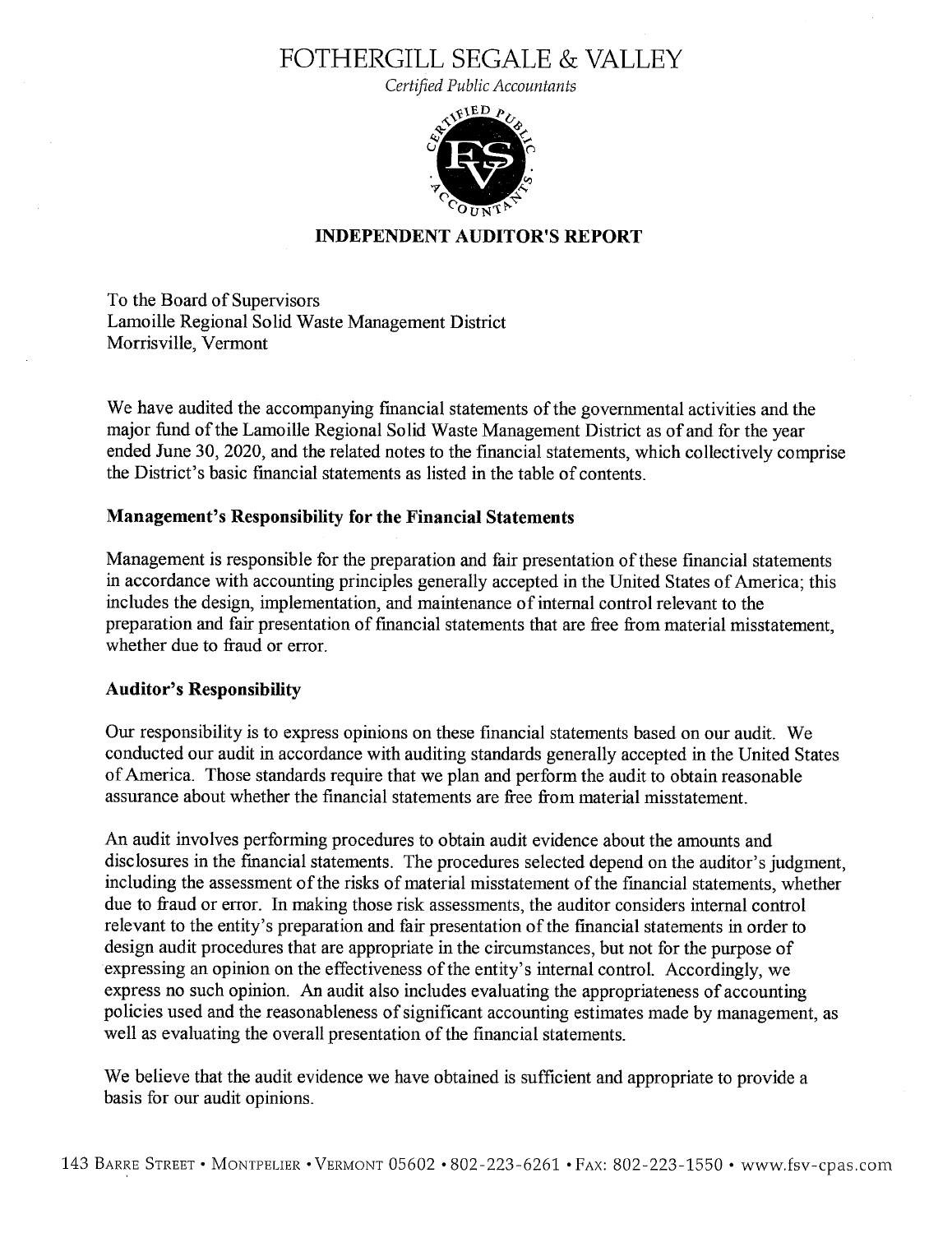### Opinions

In our opinion, the financial statements referred to above present fairly, in all material respects, the respective financial position of the governmental activities and the major fund of Lamoille Regional Solid Waste Management District, as of June 30, 2020, and the respective changes in financial position and the budgetary comparison for the General Fund for the year then ended in accordance With accounting principles generally accepted in the United States of America.

# Other Matters

# Required Supplementary Information

Accounting principles generally accepted in the United States of America require that management's discussion and analysis on pages 3-7 be presented to supplement the basic financial statements. Such information, although not a part of the basic financial statements, is required by the Governmental Accounting Standards Board, who considers it to be an essential part of financial reporting for placing the basic financial statements in an appropriate operational, economic, or historical context. We have applied certain limited procedures to the required supplementary information in accordance with auditing standards generally accepted in the United States of America, which consisted of inquiries of management about the methods of preparing the information and comparing the information for consistency with management's responses to our inquiries, the basic financial statements, and other knowledge we obtained during our audit of the basic financial statements. We do not express an opinion or provide any assurance on the information because the limited procedures do not provide us with sufficient evidenca to express an opinion or provide any assurance.

Respectfillly submitted,

Fathergiel Segate " Valley, CPA:

FOTHERGILL SEGALE & VALLEY, CPAs Montpelier, Vermont Vermont Public Accountancy License #110

October 17, 2020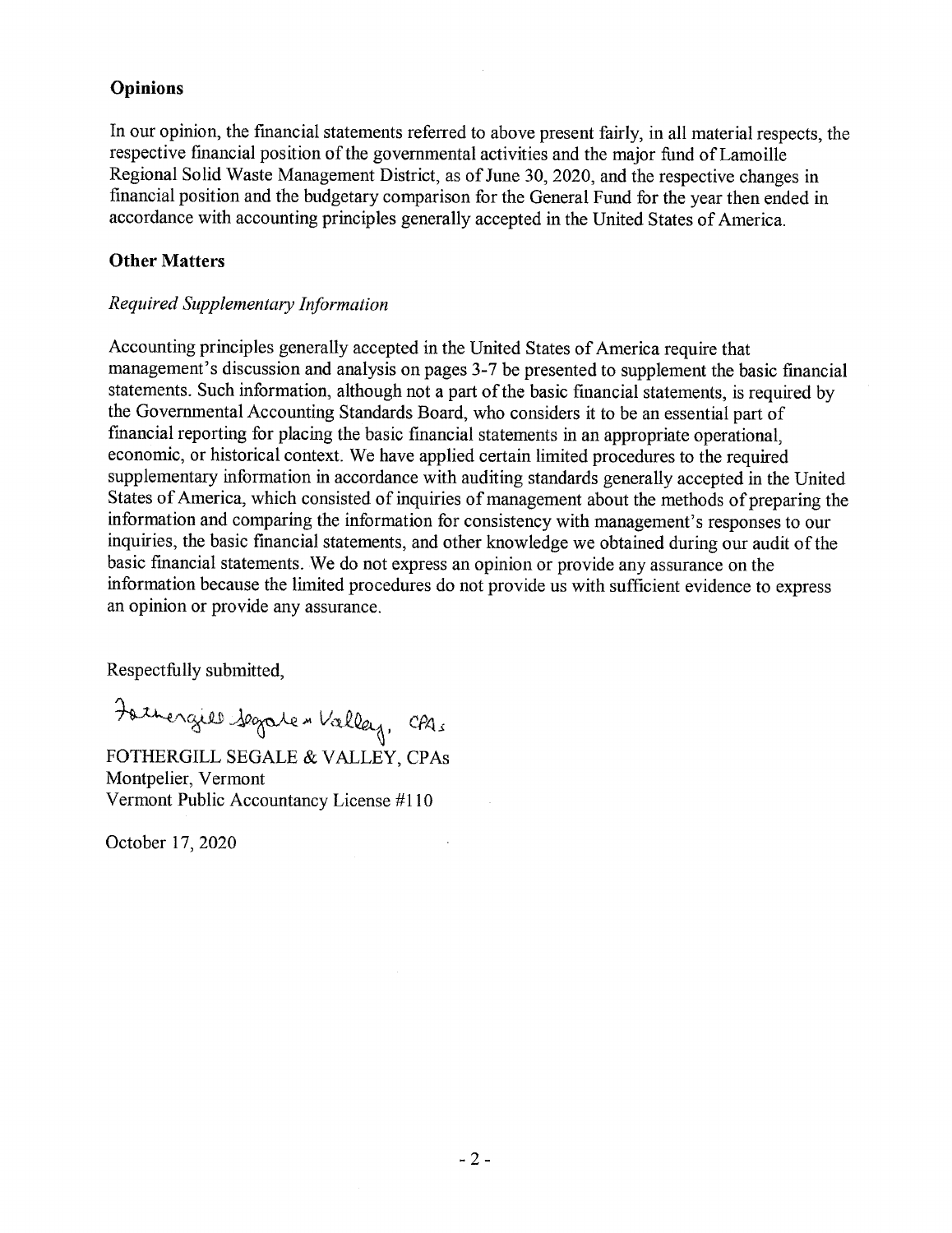Our discussion and analysis of Lamoille Regional Solid Waste Management District's financial performance provides an overview of the District's financial activities for the fiscal year ended June 30, 2020. Please read it in conjunction with the District's financial statements Which begin on Exhibit A.

# Financial Highlights

- . The District's net position increased by \$3,689 in fiscal year 2020, increasing from net position of \$988,635 to net position of \$992,324 as of June 30, 2020.
- . The cost of all of the District's programs was \$1,658,713 in fiscal year 2020, compared to \$1,667,188 in 2019.
- The General Fund reported a net decrease of \$79,349 in fiscal year 2020, decreasing from a fund balance of \$608,234 to a fund balance of \$528,885 as of June 30, 2020.
- During fiscal year 2020, expenditures exceeded revenues by \$79,349, which was worse than the budget by \$79,349.
- The unassigned fund balance for the General Fund was \$437,204 as of June 30, 2020. This amount represents the amount of resources available for filture budgets. The nonspendable fund balance for prepaid expenses is \$3,819. Assigned for capital items is \$87,862.

# Using This Annual Report

This annual report consists of a series of financial statements. The Statement of Net Position and the Statement of Activities (Exhibits A and B) provide information about the activities of the District as a whole and present a longer-term view of the District's finances. Fund financial statements are Exhibit C through Exhibit G. For governmental activities, these statements tell how these services were financed in the short term as well as what remains for future spending. Fund financial statements also report the District's operations in more detail than the government-Wide statements by providing information about the District's most significant fimds.

# Reporting the District as a Whole

The financial statements of the District as whole begin on Exhibit A. One of the most important questions asked about the District's finances is, "Is the District as a whole better off or worse off as a result of the year's activities?" The Statement of Net Position and the Statement of Activities report information about the District as a whole and about its activities in a way that helps answer this question. These statements include all assets (net of accumulated depreciation) and liabilities using the accrual basis of accounting, which is similar to the accounting used by most private-sector companies. All of the current year's revenue and expenses are taken into account regardless ofwhen cash is received or paid.

These two statements report the District's net position and changes in net position. You can think of the District's net position — the difference between assets and liabilities — as one way to measure the District's financial health, or financial position. Over time, increases or decreases in the District's net position are one indicator of whether its financial health is improving or deteriorating. You may need to consider other nonfinancial factors, however, such as changes in the District's program activities as may be mandated by state government.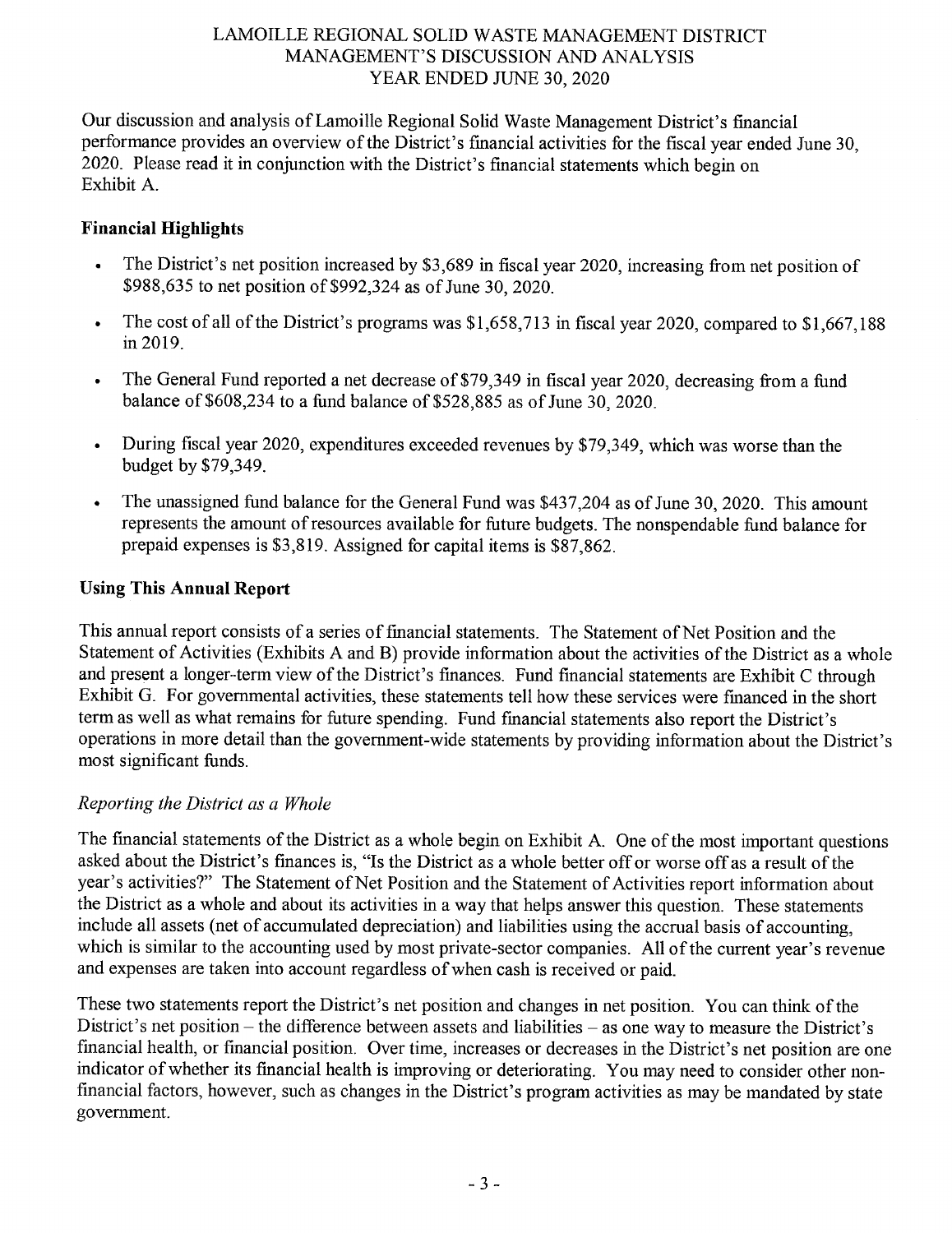In the Statement of Net Position and the Statement of Activities, we report all the District's activities as governmental activities.

# Reporting the District's Most Significant Funds - Fund Financial Statements

The financial statements of the District's major governmental fund are reflected on Exhibit C through Exhibit G. These fund financial statements provide detailed information about the most significant funds not the District as whole. The Board establishes the funds to help it control and manage money for particular purposes or to show that it is meeting legal responsibilities for using certain assessments, grants and other money (like grants received from the State of Vermont).

 $\bullet$ Governmental funds — The District's basic services are reported in governmental funds, which focus on how money flows into and out of those funds and the balances left at year-end that are available for spending. These funds are reported using a measurement focus called current financial resources, which measures cash and all other financial assets that can readily be converted to cash. The governmental fund statements provide a detailed short-term view of the District's general government operations and the basic services it provides. Governmental fund information helps you determine whether there are more or fewer financial resources that can be spent in the near future to finance the District's programs. We describe the relationship (or differences) between governmental ' activities (reported in the Statement of Net Position and the Statement of Activities) and governmental funds in Exhibits D and F.

### The District as a Whole

During the year, the District's net position increased by \$3,689, from \$988,635 to \$992,324. Our analysis below focuses on the net position (Table 1) and changes in net position (Table 2) of the District's governmental activities. Comparative information will be presented in filture years, when available. Table <sup>1</sup>

|                             | танно т                          |               |  |  |
|-----------------------------|----------------------------------|---------------|--|--|
|                             | <b>Statement of Net Position</b> |               |  |  |
|                             | 2020                             | 2019          |  |  |
| Current and other assets    | 609,992<br>\$                    | \$<br>672,870 |  |  |
| Capital assets, net         | 482,041                          | 394,071       |  |  |
| Total assets                | 1,092,033                        | 1,066,941     |  |  |
| Long term liabilities       | 18,602                           | 13,670        |  |  |
| Other liabilities           | 81,107                           | 64,636        |  |  |
| Total liabilities           | 99,709                           | 78,306        |  |  |
| Net assets:                 |                                  |               |  |  |
| Invested in capital assets. |                                  |               |  |  |
| net of debt                 | 482,041                          | 394,071       |  |  |
| Unrestricted                | 510,283                          | 594,564       |  |  |
| Total net position          | 992,324<br>œ                     | ¢<br>988,635  |  |  |
|                             |                                  |               |  |  |

Unrestricted net position (the part of net position that can be used to finance day—to-day operations without constraints established by debt covenants, enabling legislation, or other legal requirements) changed from \$594,564 at June 30, 2019 to \$510,283 at June 30, 2020.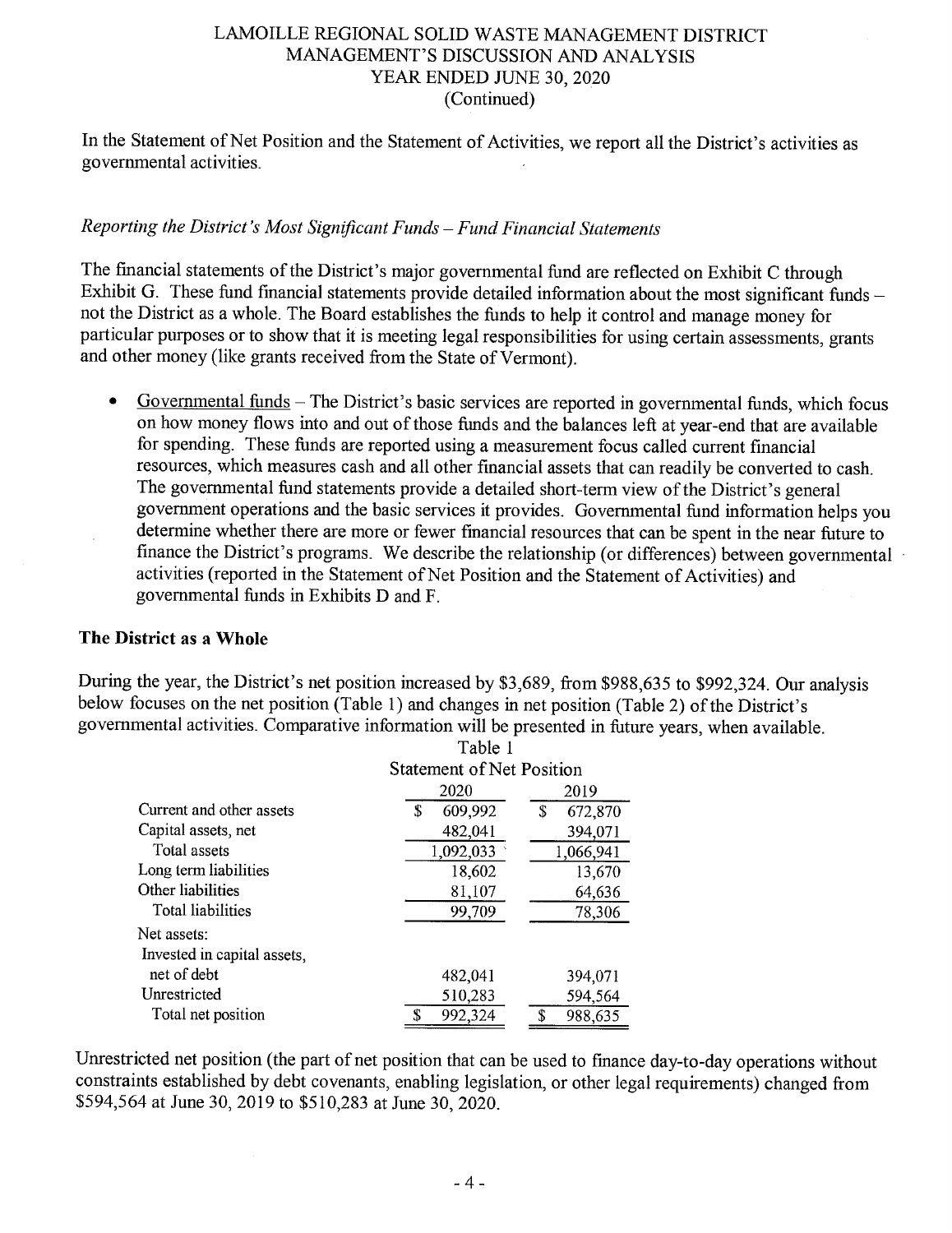|                                     | 2020        | 2019            |
|-------------------------------------|-------------|-----------------|
| <b>REVENUES</b>                     |             |                 |
| Program revenues:                   |             |                 |
| Charges for services                | \$1,619,362 | \$1,605,667     |
| State grants and contributions      | 28,676      | 44,725          |
| General revenues:                   |             |                 |
| Earnings on investments             | 1,771       | 1,931           |
| Gain on disposal                    | 12,593      | 117             |
| Total revenues                      | 1,662,402   | 1,652,440       |
| PROGRAM EXPENSES                    |             |                 |
| Solid waste related services        | 1,448,979   | 1,435,176       |
| Recycling services                  | 175,522     | 187,907         |
| Household hazardous waste           | 34,212      | 44,105          |
| Total program expenses              | 1,658,713   | 1,667,188       |
| Increase (Decrease) in net position | \$<br>3,689 | \$<br>(14, 748) |

# Table 2 Statement of Changes in Net Position

# Governmental Activities

Table 3 highlights the cost of each of the District's largest governmental activities as well as each activity's net cost (total cost less revenue generated by the activities). The net cost shows the financial burden that was placed on the District's members by each of these activities.

|                              |                   | Governmental Activities |                   |                |
|------------------------------|-------------------|-------------------------|-------------------|----------------|
|                              |                   | Net Revenue             |                   | Net Revenue    |
|                              | <b>Total Cost</b> | (Expense)               | <b>Total Cost</b> | (Expense)      |
|                              | of Services       | of Services             | of Services       | of Services    |
|                              | 2020              | 2020                    | 2019              | 2019           |
| Solid waste related services | 1,448,979<br>S.   | (20, 957)<br>S          | \$1,435,176       | 12,606<br>S    |
| Recycling services           | 175,522           | 17,870                  | 187,907           | (11, 933)      |
| Household hazardous waste    | 34,212            | (7,588)                 | 44,105            | (17, 469)      |
| Totals                       | 1,658,713         | (10, 675)               | 1,667,188         | (16, 796)<br>Я |

# Table

# The District's Funds

As the District completed the year, its governmental fimd (as presented in the Balance Sheet on Exhibit C) reported <sup>a</sup> combined fund balance of \$528,885, which is less than last year's total of \$608,234. This year's total change in fimd balance is <sup>a</sup> net decrease of \$79,349 in the District's General Fund.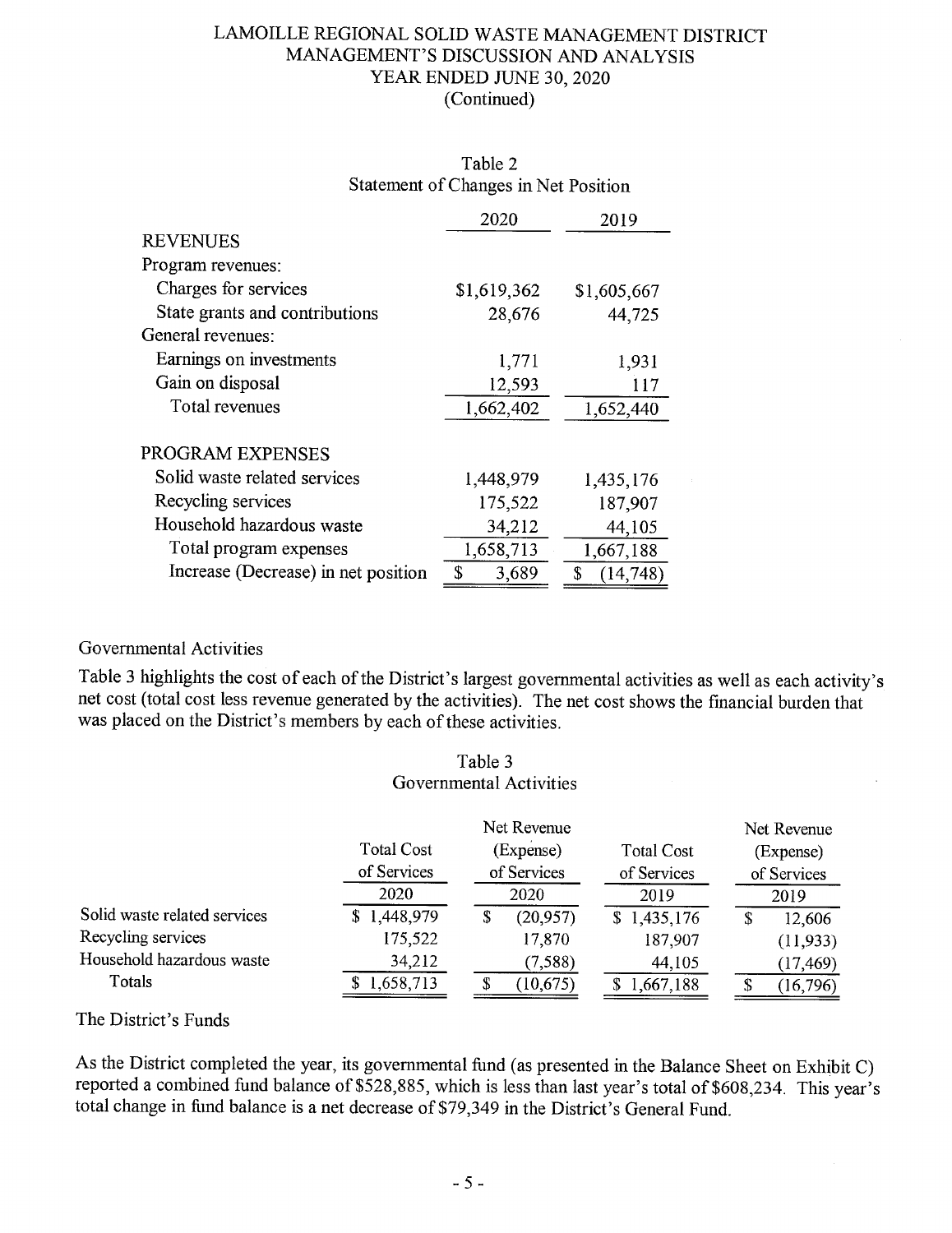# General Fund Budgetary Highlights

The explanation on some of the larger variances in the budget reflected on Exhibit G are as follows:

|                        |               |               | Variance<br>Favorable |
|------------------------|---------------|---------------|-----------------------|
|                        | <b>Budget</b> | Actual        | (Unfavorable)         |
| <b>REVENUES:</b>       |               |               |                       |
| Disposal income        | \$<br>698,000 | \$<br>726,296 | \$<br>28,296          |
| $C & D$ Income         | 120,000       | 96,575        | (23, 425)             |
| Miscellaneous programs | 44,500        | 22,235        | (22, 265)             |
| Other income           | 48,800        | 10,753        | (38, 047)             |
| Recycling              | 165,800       | 193,392       | 27,592                |
| <b>EXPENDITURES:</b>   |               |               |                       |
| Salaries and wages     | 528,800       | 499,306       | 29,494                |
| Insurance              | 178,650       | 198,272       | (19,622)              |
| Capital outlay         | 8,000         | 151,780       | (143, 780)            |

### Revenues:

Disposal income is more than budgeted due to the collection of more waste than what was budgeted due to home and garage cleaning during COVID.

C & D income was down due to shift because of COVID.

Miscellaneous programs income was down due to the budgeting for the collection of food scraps service which was not provided in FY20.

Other income is less than budgeted due to compost product sales being budgeted but the service did not start when anticipated.

Recycling income is more than budgeted due to more recycling.

Expenditures:

Salaries and wages were less than budgeted due to a small interruption during COVID and employees not working as much overtime as anticipated.

Insurance is more than budgeted due to an increase for workers comp insurance.

Capital outlay was over budget due to the fact that the majority of capital purchases were planned and paid for using reserve funds.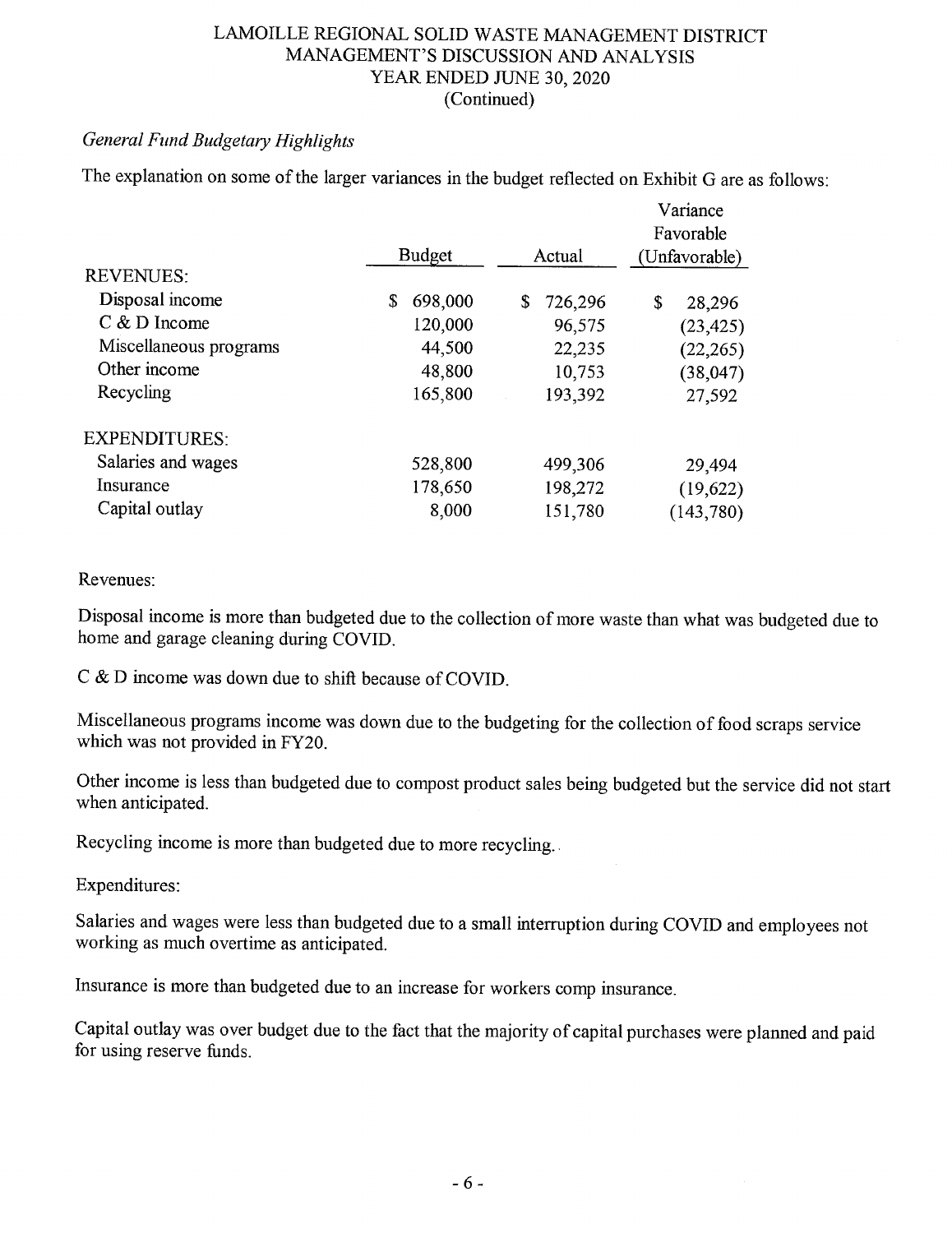# Capital Assets and Debt Administration

# Capital Assets

At June 30, 2020, the District had \$482,041 invested in capital assets compared to \$394,071 at June 30, 2019. (See Table 4 below)

### Table 4 Capital Assets at Year—End (Net of Accumulated Depreciation)

|                         | 2020    | 2019    |
|-------------------------|---------|---------|
| Machinery and equipment | 226,150 | 202,959 |
| Trucks                  | 82,090  | 29,103  |
| Drop-off centers        | 173,801 | 162,009 |
| Totals                  | 482,041 | 394,071 |

The year's major additions Which were capitalized include:

| Shed                         | \$ | 5,112   |
|------------------------------|----|---------|
| Two 40 yard dumpsters        |    | 13,555  |
| Compactor refurbishment      |    | 15,283  |
| Rails on Stowe scales        |    | 7,353   |
| Compactor refurbishment      |    | 16,364  |
| 2020 Ford F550               |    | 49,300  |
| Stake body for Ford          |    | 18,813  |
| Stormwater collection system |    | 26,000  |
|                              | ፍ  | 151,780 |

# Economic Factors and Next Year's Budget

The Board passed the FY21 budget which was built prior to the COVID—19 crisis addressed in Note <sup>11</sup> in the Notes to Financial Statements. The budget was passed with the intention of reassessment after the first quarter in order to provide data to give a clearer picture of how the economy and trends were moving and will be changed if needed. The Board is applying for a grant in hopes to alleviate some of the additional unanticipated expenses that were not budgeted for due to COVID—19.

### Contacting the District's Financial Management

This financial report is designed to provide citizens, taxpayers, customers, grantors and creditors with general overview of the District's finances and to show the District's accountability for the money it receives. If you have any questions about this report or need additional financial information, contact the District's Office at Lamoille Regional Solid Waste District, 29 Sunset Drive, Suite 5, Morrisville, VT 05661-8331.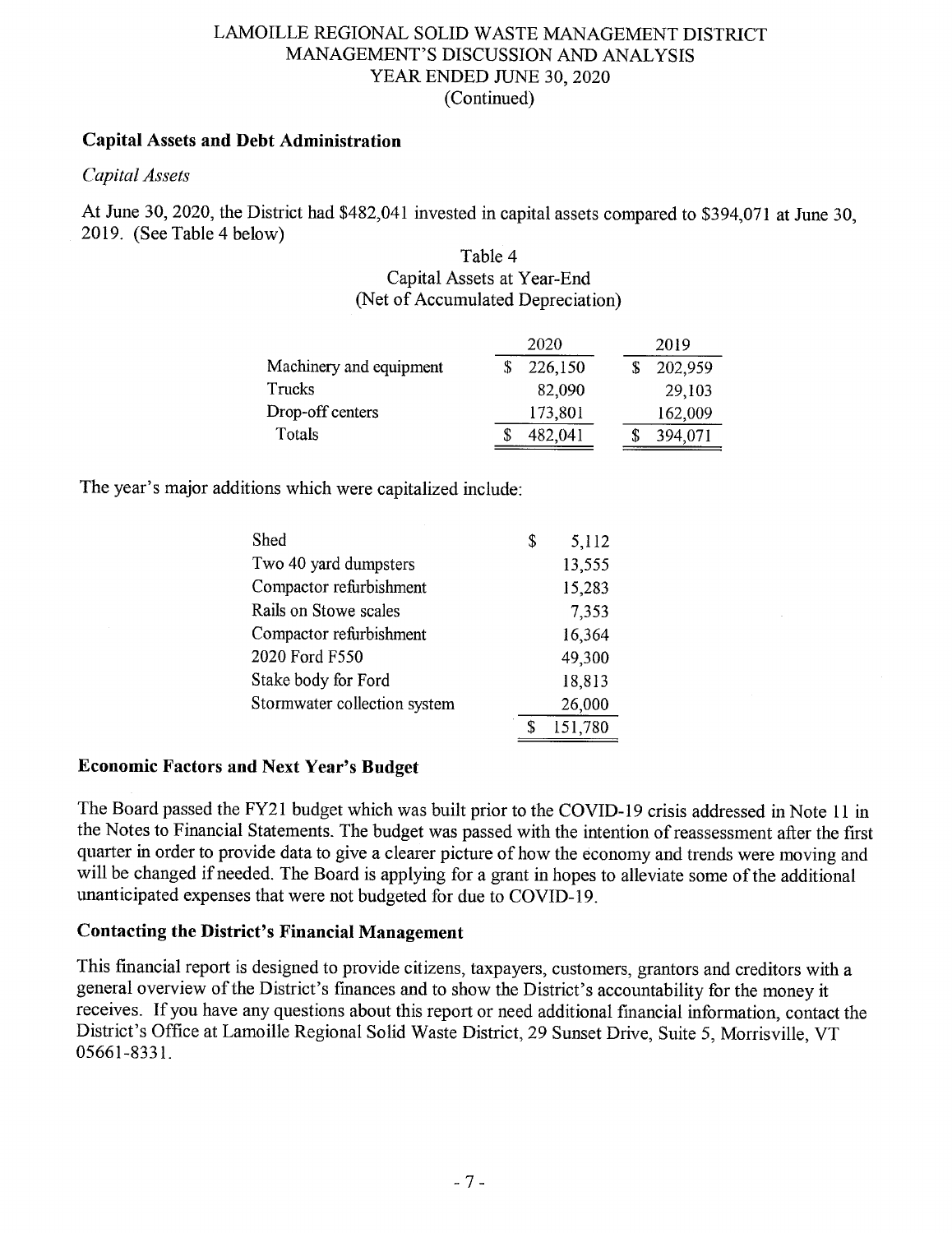# STATEMENT OF NET POSITION

# JUNE 30, 2020

|                                                   | Total<br>Governmental<br><b>Activities</b> |           |
|---------------------------------------------------|--------------------------------------------|-----------|
| <b>ASSETS</b>                                     |                                            |           |
| Cash                                              | \$<br>537,580                              |           |
| Cash on hand                                      | 3,655                                      |           |
| Accounts receivable - customers                   | 49,750                                     |           |
| Accounts receivable - State of Vermont            | 15,188                                     |           |
| Prepaid expenses                                  | 3,819                                      |           |
| Capital assets - net of accumulated               |                                            |           |
| depreciation of \$599,824                         | 482,041                                    |           |
| Total assets                                      |                                            | 1,092,033 |
| <b>LIABILITIES AND NET POSITION</b>               |                                            |           |
| <b>LIABILITIES</b>                                |                                            |           |
| Accounts payable                                  | 65,407                                     |           |
| Accrued payroll liabilities                       | 15,700                                     |           |
| Accrued compensated absences - due after one year | 18,602                                     |           |
| <b>Total liabilities</b>                          |                                            | 99,709    |
| <b>NET POSITION</b>                               |                                            |           |
| Unrestricted                                      | 510,283                                    |           |
| Invested in capital assets, net of related debt   | 482,041                                    |           |
| Total net position (Exhibit B)                    |                                            | 992,324   |

 $\mathcal{L}$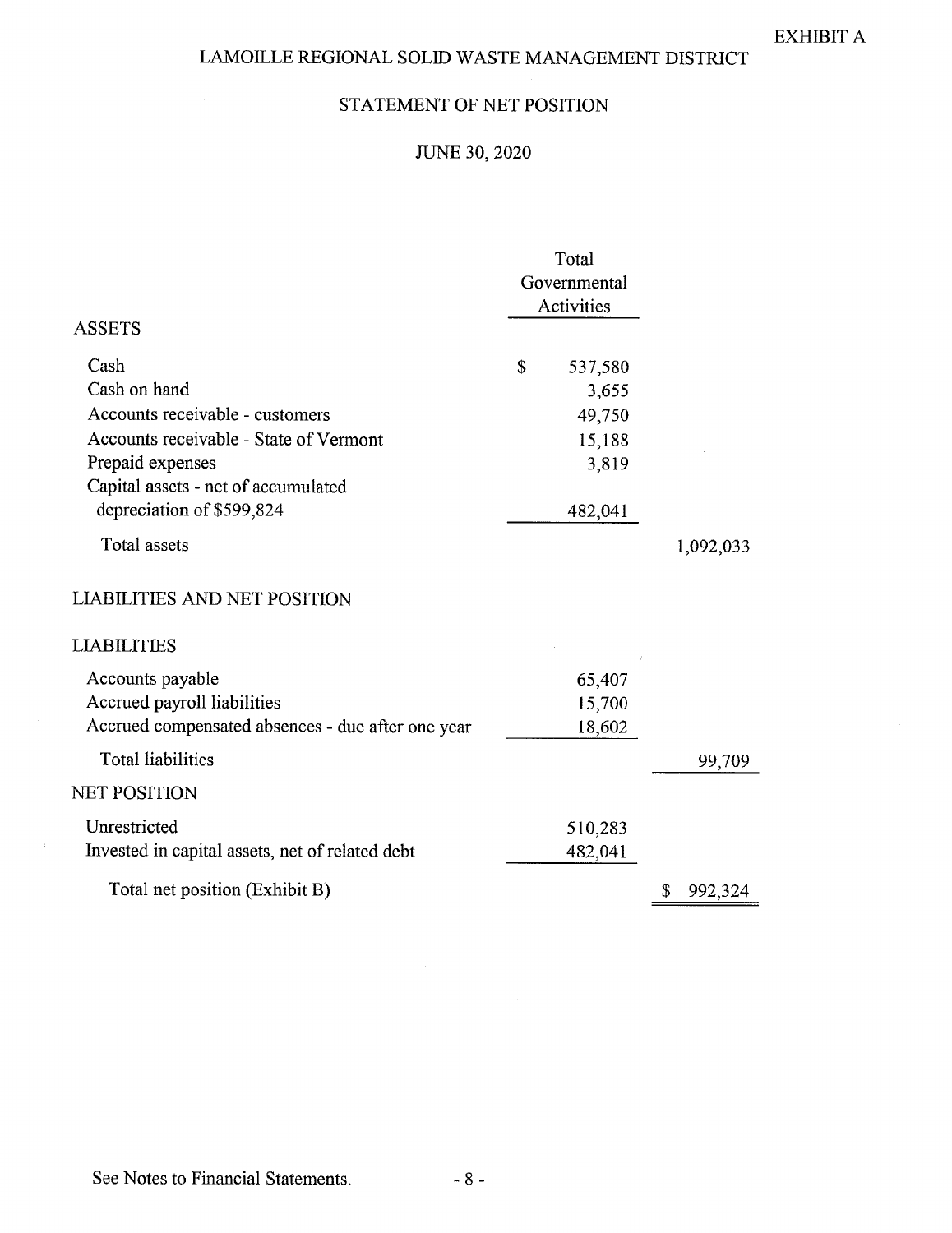# STATEMENT OF ACTIVITIES

# YEAR ENDED JUNE 30, 2020

| <b>Functions/Programs</b>       | <b>Expenses</b>                          |               | <b>Charges for</b><br><b>Services</b>       | <b>Operating</b><br><b>Grants</b> and<br><b>Contributions</b> | Net (Expense)<br><b>Revenue and</b><br><b>Changes</b><br>in Net Position<br>Governmental<br><b>Activities</b> |
|---------------------------------|------------------------------------------|---------------|---------------------------------------------|---------------------------------------------------------------|---------------------------------------------------------------------------------------------------------------|
| <b>Governmental Activities:</b> |                                          |               |                                             |                                                               |                                                                                                               |
| Solid waste related services    | \$1,448,979                              | <sup>\$</sup> | 1,425,970                                   | \$<br>2,052                                                   | \$<br>(20, 957)                                                                                               |
| Recycling services              | 175,522                                  |               | 193,392                                     | $\bf{0}$                                                      | 17,870                                                                                                        |
| Household hazardous waste       | 34,212                                   |               | $\bf{0}$                                    | 26,624                                                        | (7, 588)                                                                                                      |
| Total governmental activities   | \$1,658,713                              | $\mathbb{S}$  | 1,619,362                                   | \$<br>28,676                                                  | (10, 675)                                                                                                     |
|                                 | <b>General Revenues:</b>                 |               |                                             |                                                               |                                                                                                               |
|                                 | Earnings on investments                  |               |                                             |                                                               | 1,771                                                                                                         |
|                                 |                                          |               | Gain on sale $&$ disposal of capital assets |                                                               | 12,593                                                                                                        |
|                                 |                                          |               | Total general revenues                      |                                                               | 14,364                                                                                                        |
|                                 | Change in net position                   |               |                                             |                                                               | 3,689                                                                                                         |
|                                 | Net position - July 1, 2019              |               |                                             |                                                               | 988,635                                                                                                       |
|                                 | Net position - June 30, 2020 (Exhibit A) |               |                                             |                                                               | \$<br>992,324                                                                                                 |

 $\mathcal{L}_{\text{eff}}$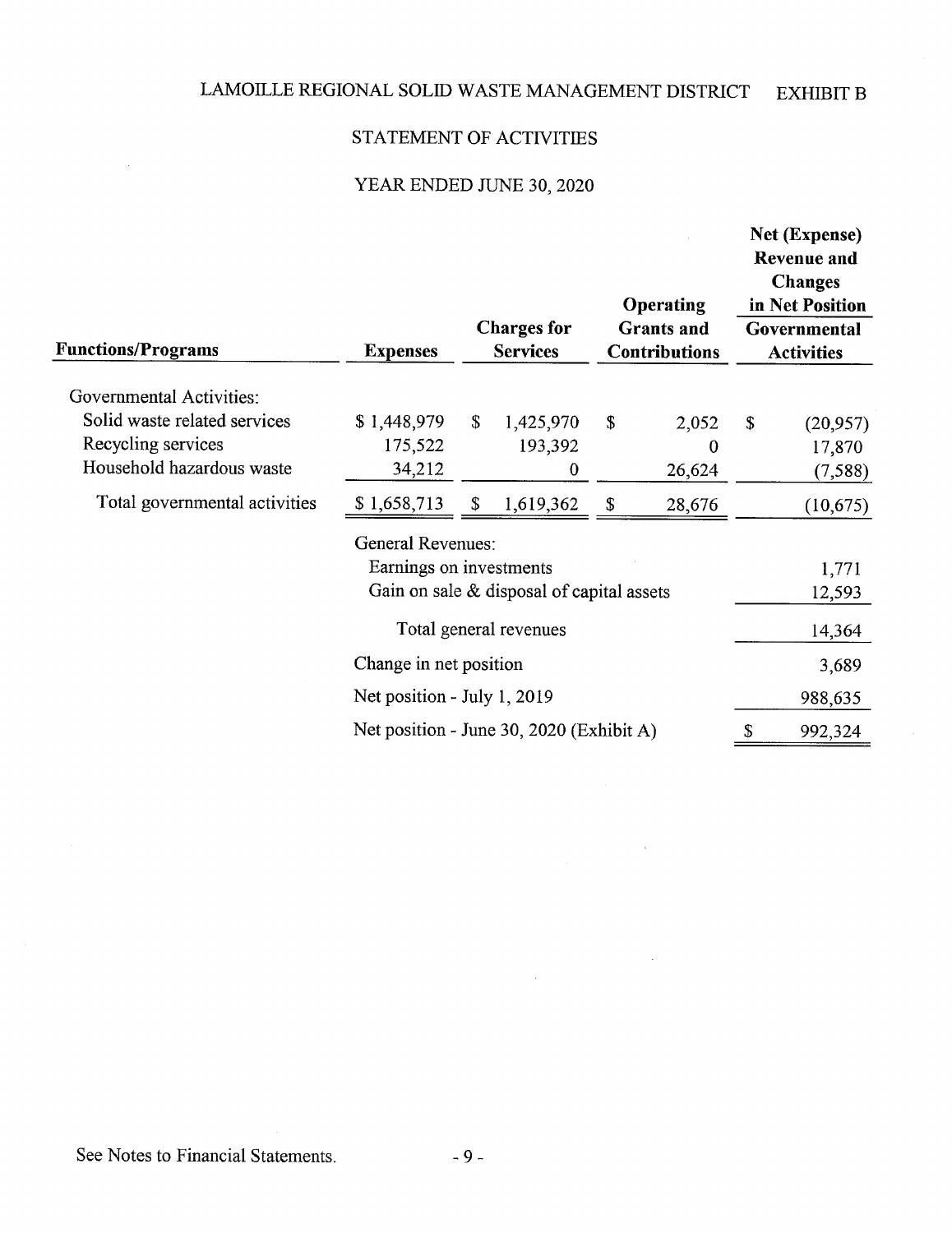# BALANCE SHEET

# GOVERNMENTAL FUND

# JUNE 30, 2020

|                                                                                               | General<br>Fund            |               |
|-----------------------------------------------------------------------------------------------|----------------------------|---------------|
| <b>ASSETS</b>                                                                                 |                            |               |
| Cash<br>Cash on hand                                                                          | \$537,580<br>3,655         |               |
| Accounts receivable - customers<br>Accounts receivable - State of Vermont<br>Prepaid expenses | 49,750<br>15,188<br>3,819  |               |
| <b>Total assets</b>                                                                           |                            | 609,992<br>\$ |
| <b>LIABILITIES AND FUND BALANCES</b>                                                          |                            |               |
| LIABILITIES                                                                                   |                            |               |
| Accounts payable<br>Accrued payroll liabilities                                               | \$<br>65,407<br>15,700     |               |
| <b>Total liabilities</b>                                                                      |                            | 81,107        |
| <b>FUND BALANCES</b>                                                                          |                            |               |
| Nonspendable-prepaids<br>Assigned for capital assets<br>Unassigned                            | 3,819<br>87,862<br>437,204 |               |
| Total fund balances                                                                           |                            | 528,885       |
| Total liabilities and<br>fund balances                                                        |                            | 609,992<br>\$ |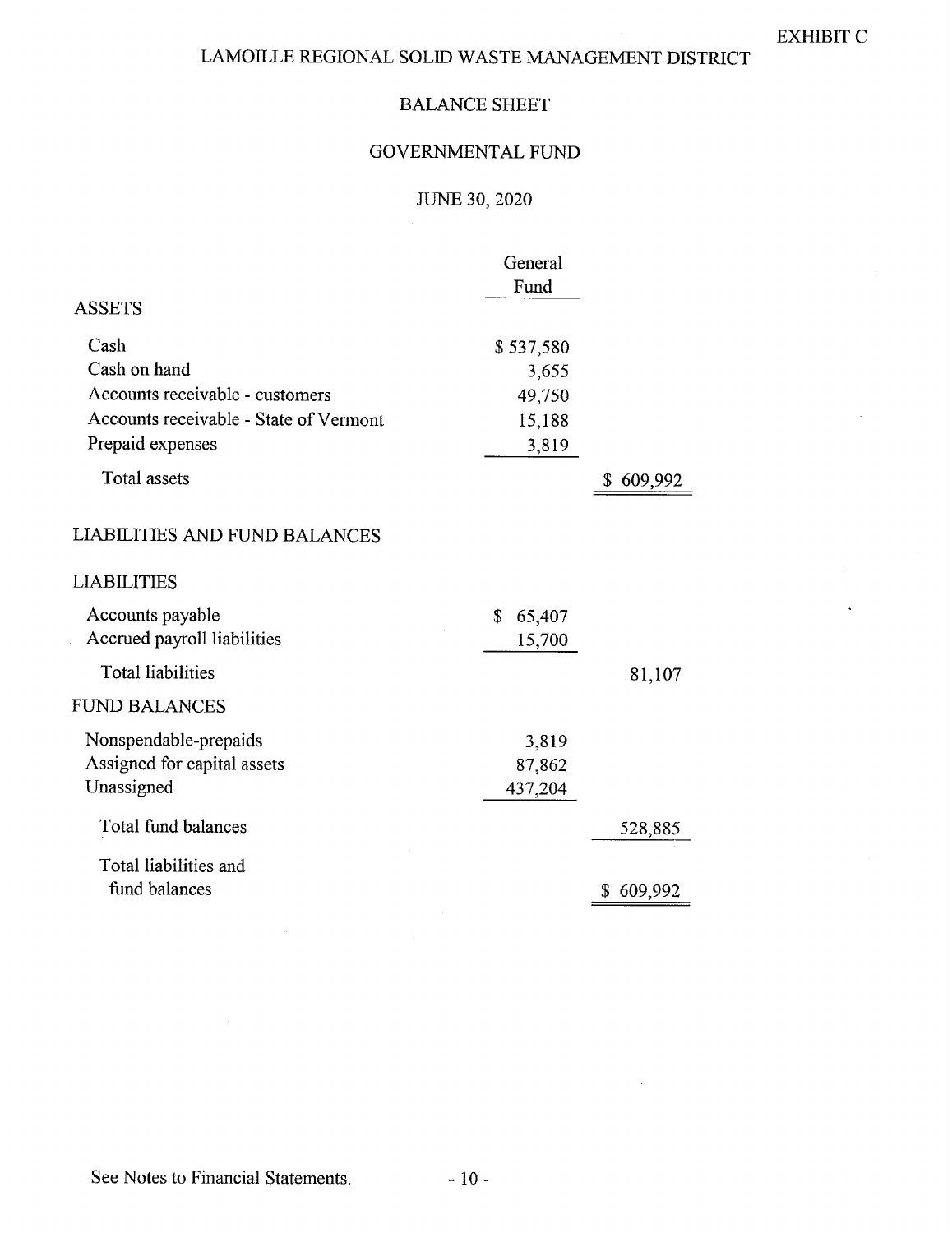# RECONCILIATION OF THE GOVERNMENTAL FUND BALANCE SHEET TO THE STATEMENT OF NET POSITION

# JUNE 30, 2020

| TOTAL FUND BALANCE - GOVERNMENTAL FUND                                                                                                                                                                                                                        | 528,885   |
|---------------------------------------------------------------------------------------------------------------------------------------------------------------------------------------------------------------------------------------------------------------|-----------|
| Amounts reported for governmental activities in the<br>statement of net position are different because:                                                                                                                                                       |           |
| Capital assets used in governmental activities are not financial<br>resources and therefore are not reported as assets in<br>governmental funds. The cost of the assets as of June 30, 2020<br>are \$1,081,865 and the accumulated depreciation is \$599,824. | 482,041   |
| Long-term liabilities are not due and payable in the current period<br>and therefore are not reported as liabilities in the funds.<br>Long-term liabilities at year end consist of:<br>Accrued compensated absences<br>(18,602)<br>Subtotal                   | (18, 602) |
| TOTAL NET POSITION - GOVERNMENTAL ACTIVITIES                                                                                                                                                                                                                  | 992,324   |

 $\sim$   $\alpha$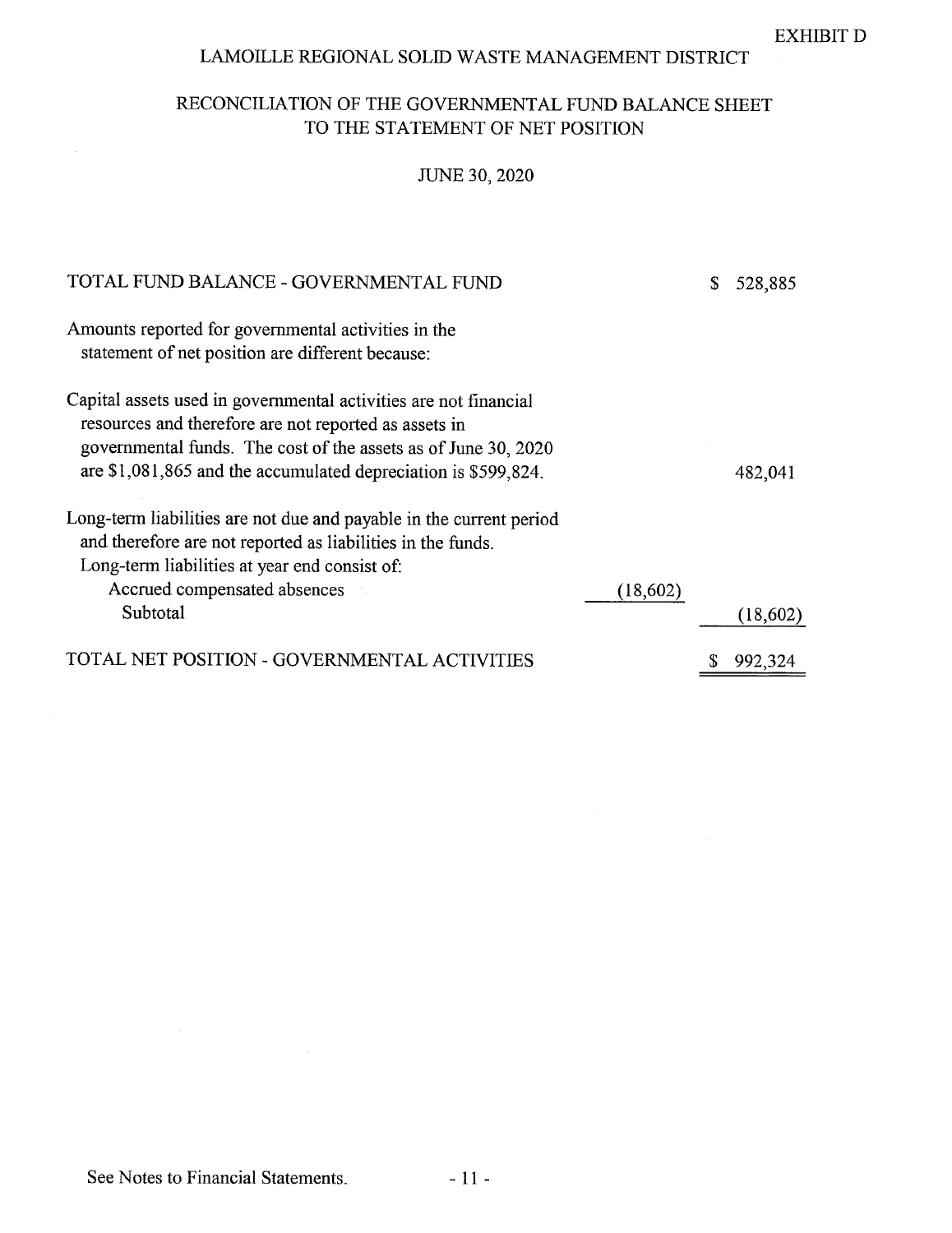# STATEMENT OF REVENUES, EXPENDITURES AND CHANGES IN FUND BALANCE

# GOVERNMENTAL FUND

# YEAR ENDED JUNE 30, 2020

|                              | General       |
|------------------------------|---------------|
|                              | Fund          |
| <b>REVENUES</b>              |               |
| Surcharge income             | \$<br>380,177 |
| Disposal income              | 726,296       |
| $C$ & D income               | 96,575        |
| Other disposal               | 104,369       |
| Miscellaneous programs       | 22,235        |
| Other income                 | 10,753        |
| Interest                     | 1,771         |
| Grant income                 | 28,676        |
| Recycling                    | 193,392       |
| Bottle redemption income     | 98,565        |
| Total revenues               | 1,662,809     |
| <b>EXPENDITURES</b>          |               |
| Current                      |               |
| Solid waste related services |               |
| Salaries and wages           | 499,306       |
| Payroll taxes                | 40,134        |
| Pension plan                 | 7,995         |
| Professional services        | 95,484        |
| Advertising                  | 463           |
| Bottle redemption payouts    | 45,980        |
| Clerk stipend                | 1,050         |
| Compost bins                 | 5,207         |
| Conferences                  | 1,187         |
| Disposal and hauling MSW     | 311,579       |
| Electric - transfer station  | 10,415        |
| Equipment - maintenance      | 10,425        |
| Feedstocks                   | 875           |
| Freon removal                | 6,161         |
| Fuel                         | 5,856         |
| Green-Up Day                 | 1,200         |
| Heat                         | 3,555         |
| Hauler - audit               | 915           |
| Insurance                    | 198,272       |
| Meetings                     | 295           |
|                              |               |

See Notes to Financial Statements. - 12 -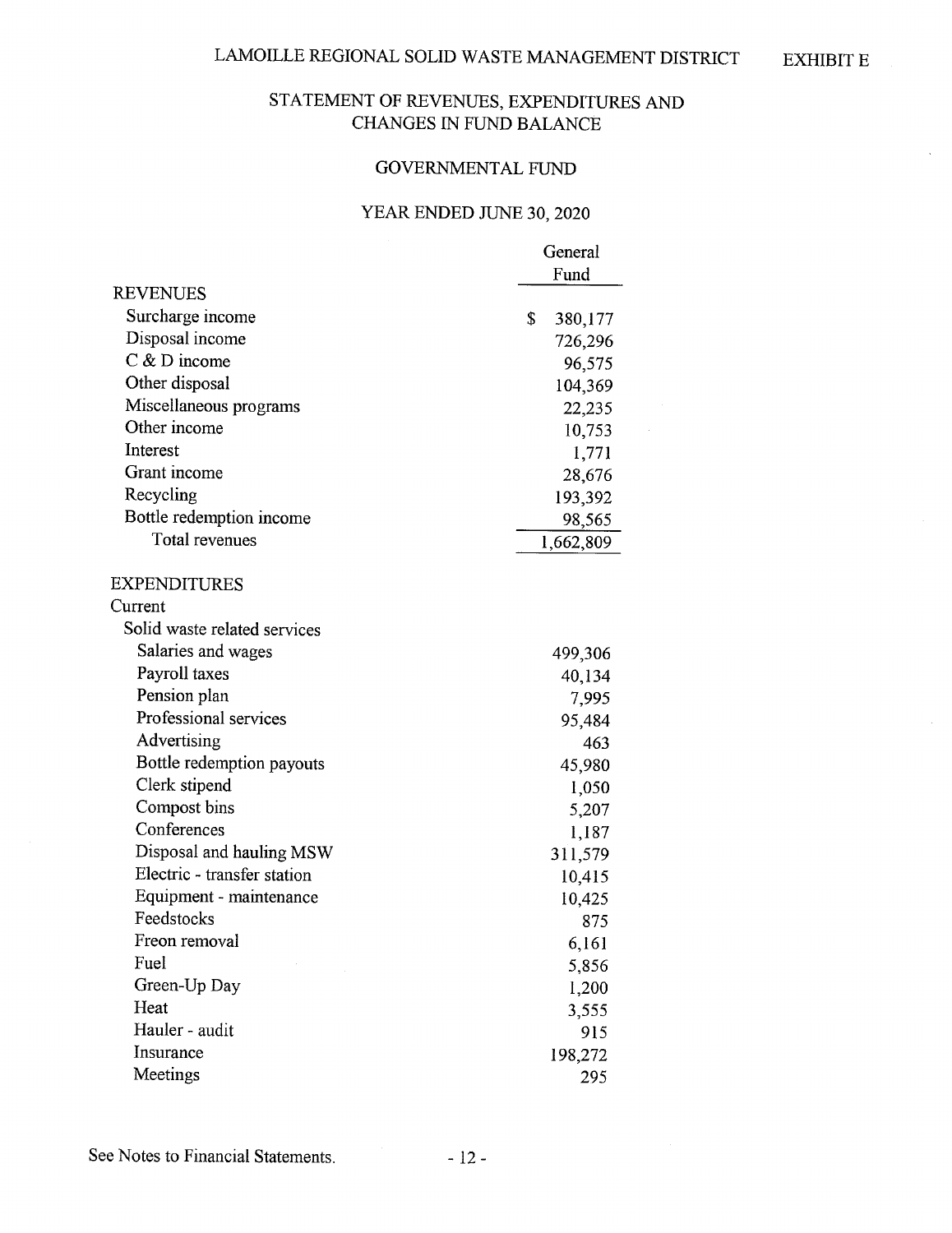# STATEMENT OF REVENUES, EXPENDITURES AND CHANGES IN FUND BALANCE

#### GOVERNMENTAL FUND

# YEAR ENDED JUNE 30, 2020

|                                          | General       |
|------------------------------------------|---------------|
|                                          | Fund          |
| <b>EXPENDITURES</b> (Continued)          |               |
| Maintenance agreements                   | 4,659         |
| Memberships                              | 5,037         |
| Office supplies                          | 3,540         |
| Outreach                                 | 5,383         |
| Permits                                  | 175           |
| Postage                                  | 1,789         |
| Recycling - tire disposal                | 16,745        |
| Rent - office                            | 16,047        |
| Sales tax                                | 346           |
| Signage                                  | 1,165         |
| Snow removal                             | 6,875         |
| Software                                 | 3,283         |
| Subscriptions & publications             | 1,572         |
| Supplies                                 | 7,428         |
| Telephone                                | 9,754         |
| Treasurer stipend                        | 2,700         |
| Toilet rental                            | 6,675         |
| Transfer station maintenance             | 4,952         |
| Travel/meals                             | 5,462         |
| Uniforms                                 | 7,065         |
| Work crews                               | 708           |
| Other expenses                           | 22,930        |
| Recycling services                       |               |
| Hauling - recycling                      | 50,358        |
| Processing fees - recycling              | 114,088       |
| Printing and newsletter                  | 11,076        |
| Household hazardous waste                |               |
| <b>HHW</b> collection costs              | 34,212        |
| Capital outlays                          | 151,780       |
| Total expenditures                       | 1,742,158     |
| NET CHANGE IN FUND BALANCE               | (79, 349)     |
| FUND BALANCE - JULY 1, 2019              | 608,234       |
| FUND BALANCE - JUNE 30, 2020 (Exhibit C) | \$<br>528,885 |

See Notes to Financial Statements. - 13 -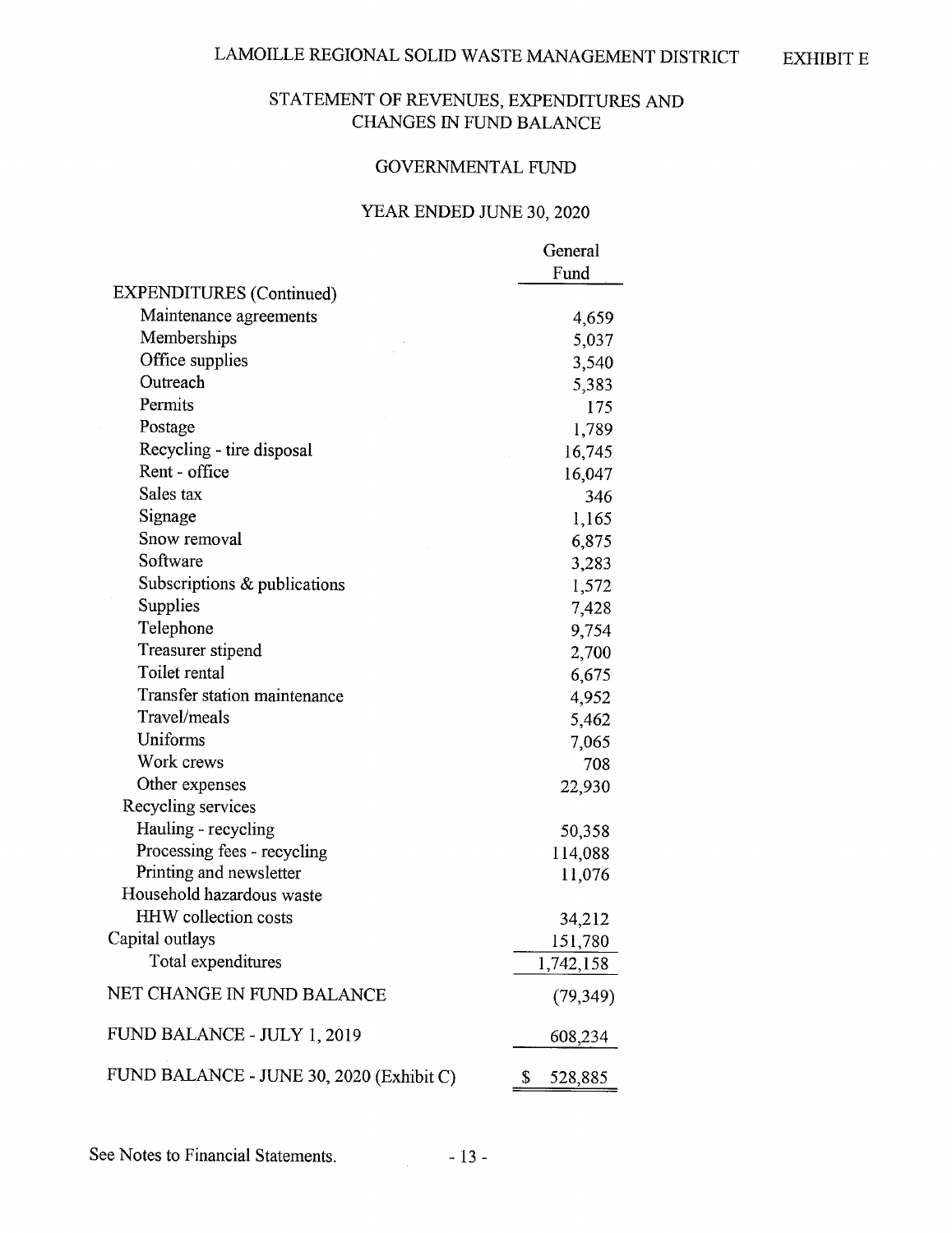EXHIBIT

# LAMOILLE REGIONAL SOLID WASTE MANAGEMENT DISTRICT

# RECONCILIATION OF THE GOVERNMENTAL FUND STATEMENT OF REVENUES, EXPENDITURES AND CHANGES IN FUND BALANCE TO THE STATEMENT OF ACTIVITIES

# YEAR ENDED JUNE 30, 2020

| TOTAL NET CHANGE IN FUND BALANCE - GOVERNMENTAL FUND                                                                                                                                                                                                                                                                                                                                                                                                                                                        | \$<br>(79,349) |
|-------------------------------------------------------------------------------------------------------------------------------------------------------------------------------------------------------------------------------------------------------------------------------------------------------------------------------------------------------------------------------------------------------------------------------------------------------------------------------------------------------------|----------------|
| Amounts reported for governmental activities in the statement of<br>activities are different because:                                                                                                                                                                                                                                                                                                                                                                                                       |                |
| Capital outlays are reported in governmental funds as expenditures.<br>However, in the statement of activities, the cost of those assets is<br>allocated over their estimated useful lives as depreciation expense.<br>This is the amount by which depreciation expense of \$63,403 and the<br>difference between the trade proceeds on the disposal of assets of \$13,000<br>and the actual gain of \$12,593 on the disposal of assets is less than the<br>capital outlays net of \$151,780 in the period. | 87,970         |
| In the statement of activities, certain operating expenses - accrued<br>compensated absences are measured by the amounts earned by employees<br>during the year. In the governmental funds, however, expenditures for these<br>items are measured by the amount of financial resources used (essentially,<br>the amounts actually paid). This year, compensated absences incurred exceeded<br>the amounts paid by \$4,932.                                                                                  | (4, 932)       |
| CHANGE IN NET ASSETS OF GOVERNMENTAL ACTIVITIES                                                                                                                                                                                                                                                                                                                                                                                                                                                             | 3,689          |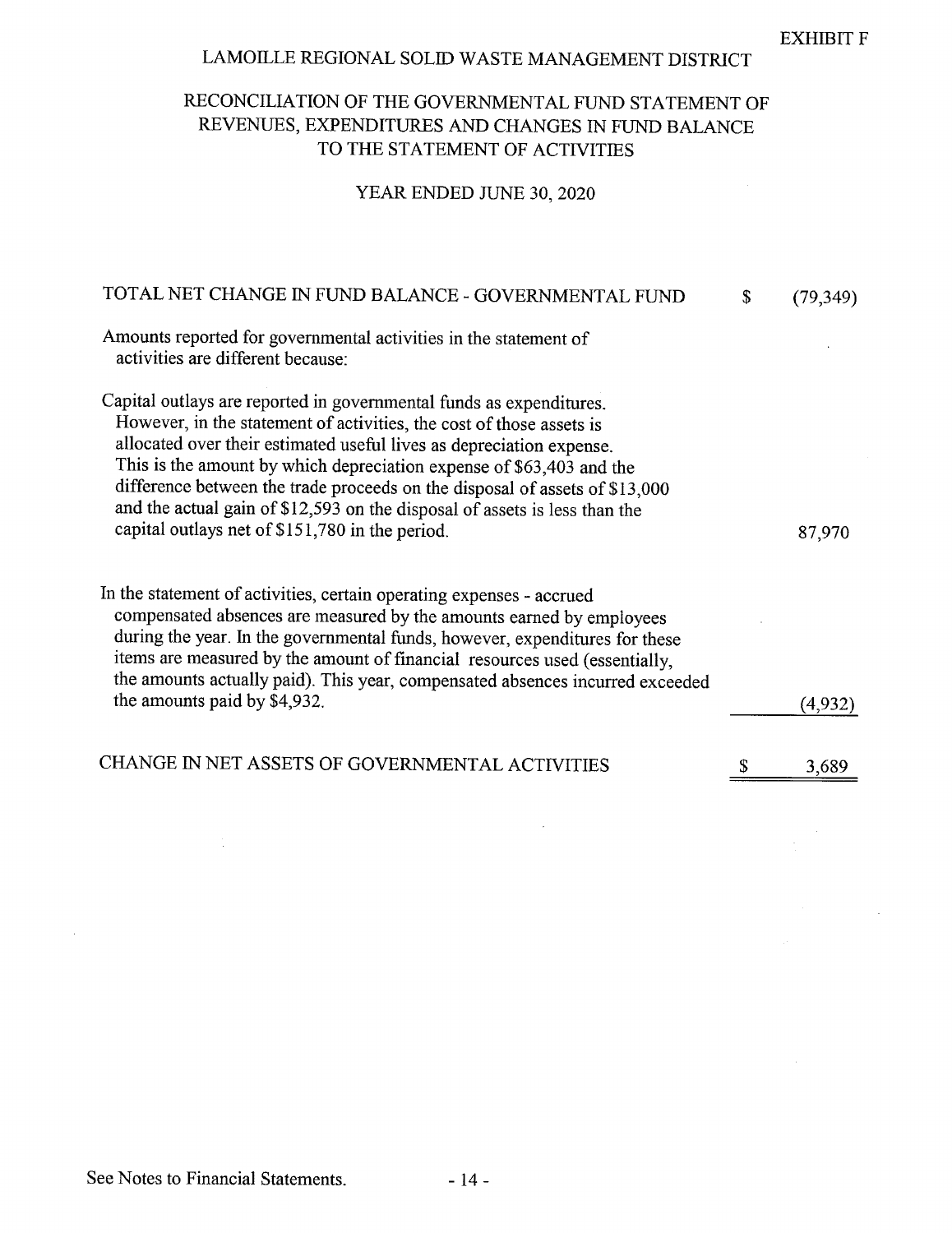# STATEMENT OF REVENUES, EXPENDITURES AND CHANGES IN FUND BALANCE - COMPARED TO BUDGET

#### GENERAL FUND

# YEAR ENDED JUNE 30, 2020

|                              | Original<br>and Final<br><b>Budget</b> | Actual        | Variance<br>Favorable<br>(Unfavorable) |  |  |
|------------------------------|----------------------------------------|---------------|----------------------------------------|--|--|
|                              |                                        |               |                                        |  |  |
| <b>REVENUES</b>              |                                        |               |                                        |  |  |
| Surcharge income             | \$<br>363,000                          | \$<br>380,177 | \$<br>17,177                           |  |  |
| Disposal income              | 698,000                                | 726,296       | 28,296                                 |  |  |
| $C$ & D income               | 120,000                                | 96,575        | (23, 425)                              |  |  |
| Other disposal               | 118,800                                | 104,369       | (14, 431)                              |  |  |
| Miscellaneous programs       | 44,500                                 | 22,235        | (22, 265)                              |  |  |
| Other income                 | 48,800                                 | 10,753        | (38, 047)                              |  |  |
| Interest                     | 1,500                                  | 1,771         | 271                                    |  |  |
| Grant income                 | 28,100                                 | 28,676        | 576                                    |  |  |
| Recycling                    | 165,800                                | 193,392       | 27,592                                 |  |  |
| Bottle redemption income     | 115,000                                | 98,565        | (16, 435)                              |  |  |
| Total revenues               | 1,703,500                              | 1,662,809     | (40,691)                               |  |  |
| <b>EXPENDITURES</b>          |                                        |               |                                        |  |  |
| Current                      |                                        |               |                                        |  |  |
| Solid waste related services |                                        |               |                                        |  |  |
| Salaries and wages           | 528,800                                | 499,306       | 29,494                                 |  |  |
| Payroll taxes                | 52,400                                 | 40,134        | 12,266                                 |  |  |
| Pension plan                 | 8,400                                  | 7,995         | 405                                    |  |  |
| Professional services        | 92,900                                 | 95,484        | (2, 584)                               |  |  |
| Advertising                  | 2,000                                  | 463           | 1,537                                  |  |  |
| Bottle redemption payouts    | 62,000                                 | 45,980        | 16,020                                 |  |  |
| Clerk stipend                | 1,100                                  | 1,050         | 50                                     |  |  |
| Compost bins                 | 400                                    | 5,207         | (4,807)                                |  |  |
| Conferences                  | 3,000                                  | 1,187         | 1,813                                  |  |  |
| Disposal & hauling MSW       | 322,000                                | 311,579       | 10,421                                 |  |  |
| Electric - transfer station  | 9,900                                  | 10,415        | (515)                                  |  |  |
| Equipment - maintenance      | 23,400                                 | 10,425        | 12,975                                 |  |  |
| Feedstocks                   | 10,100                                 | 875           | 9,225                                  |  |  |
| Freon removal                | 7,300                                  | 6,161         | 1,139                                  |  |  |
| Fuel                         | 8,000                                  | 5,856         | 2,144                                  |  |  |
| Green-Up Day                 | 2,200                                  | 1,200         | 1,000                                  |  |  |

See Notes to Financial Statements. - 15 -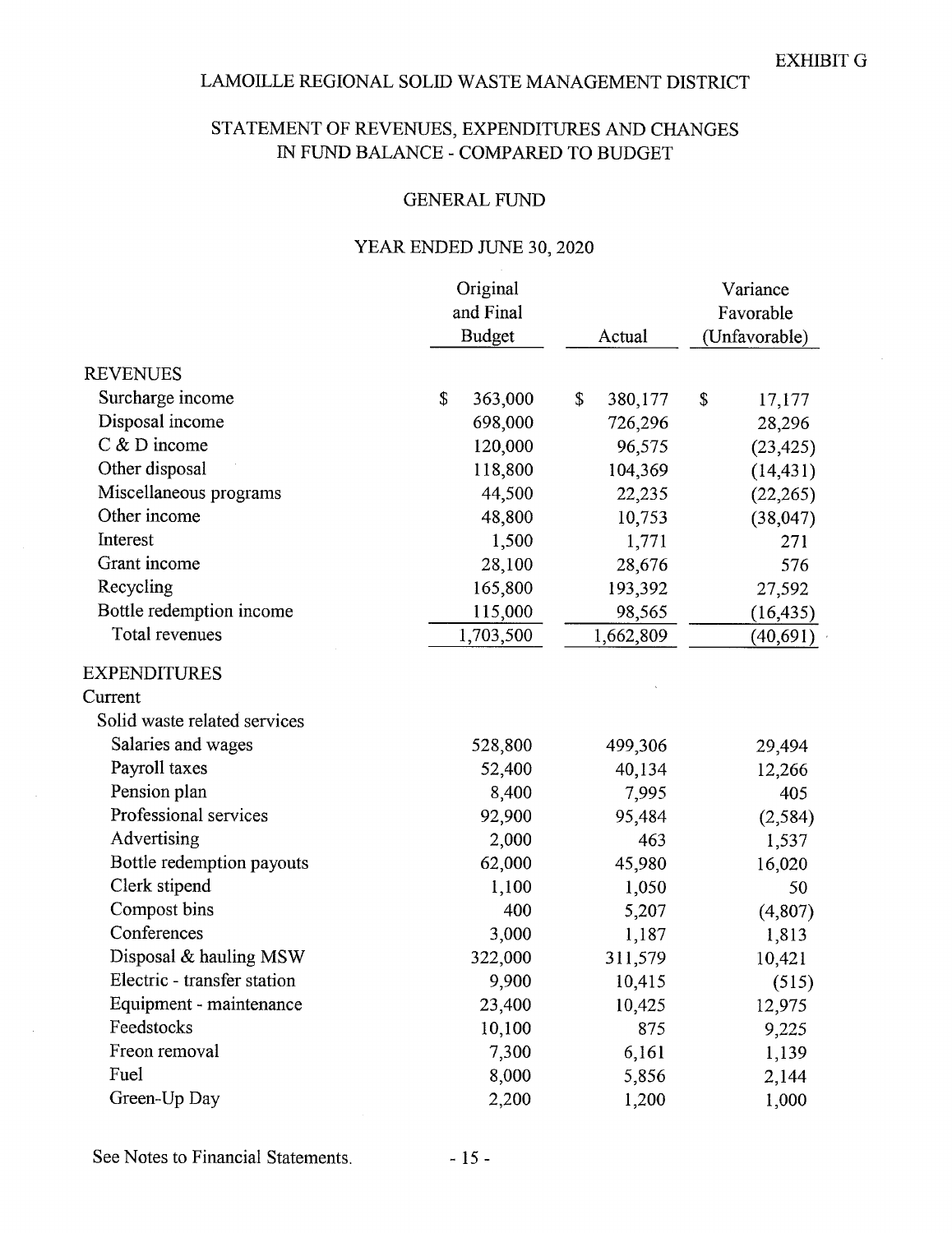$\mathcal{L}$ 

# STATEMENT OF REVENUES, EXPENDITURES AND CHANGES IN FUND BALANCE - COMPARED TO BUDGET

#### GENERAL FUND

# YEAR ENDED JUNE 30, 2020

|                              | Original      |              | Variance      |
|------------------------------|---------------|--------------|---------------|
|                              | and Final     |              | Favorable     |
|                              | <b>Budget</b> | Actual       | (Unfavorable) |
| Heat                         | 4,500         | 3,555        | 945           |
| Hauler - audit               | 1,000         | 915          | 85            |
| Insurance                    | 178,650       | 198,272      | (19, 622)     |
| Maintenance agreements       | 5,000         | 4,659        | 341           |
| Meetings                     | 1,200         | 295          | 905           |
| Memberships                  | 3,800         | 5,037        | (1, 237)      |
| Office supplies              | 2,450         | 3,540        | (1,090)       |
| Outreach                     | 10,400        | 5,383        | 5,017         |
| Permits                      | 200           | 175          | 25            |
| Postage                      | 3,100         | 1,789        | 1,311         |
| Recycling - tire disposal    | 16,500        | 16,745       | (245)         |
| Rent - office                | 24,200        | 16,047       | 8,153         |
| Sales tax                    | 200           | 346          | (146)         |
| Signage                      | 300           | 1,165        | (865)         |
| Snow removal                 | 6,000         | 6,875        | (875)         |
| Software                     | 2,400         | 3,283        | (883)         |
| Subscriptions & publications | 1,700         | 1,572        | 128           |
| Supplies                     | 7,800         | 7,428        | 372           |
| Telephone                    | 8,400         | 9,754        | (1, 354)      |
| Toilet rental                | 4,000         | 6,675        | (2,675)       |
| Training                     | 2,100         | $\mathbf{0}$ | 2,100         |
| Transfer station maintenance | 8,700         | 4,952        | 3,748         |
| Travel/meals                 | 5,700         | 5,462        | 238           |
| Treasurer stipend            | 2,700         | 2,700        | $\mathbf{0}$  |
| Uniforms                     | 6,500         | 7,065        | (565)         |
| Work crews                   | 1,500         | 708          | 792           |
| Other expenses               | 12,400        | 22,930       | (10, 530)     |
| Recycling services           |               |              |               |
| Hauling - recycling          | 68,000        | 50,358       | 17,642        |
| Processing fees - recycling  | 114,200       | 114,088      | 112           |
| Printing and newsletter      | 18,000        | 11,076       | 6,924         |

See Notes to Financial Statements. - 16 -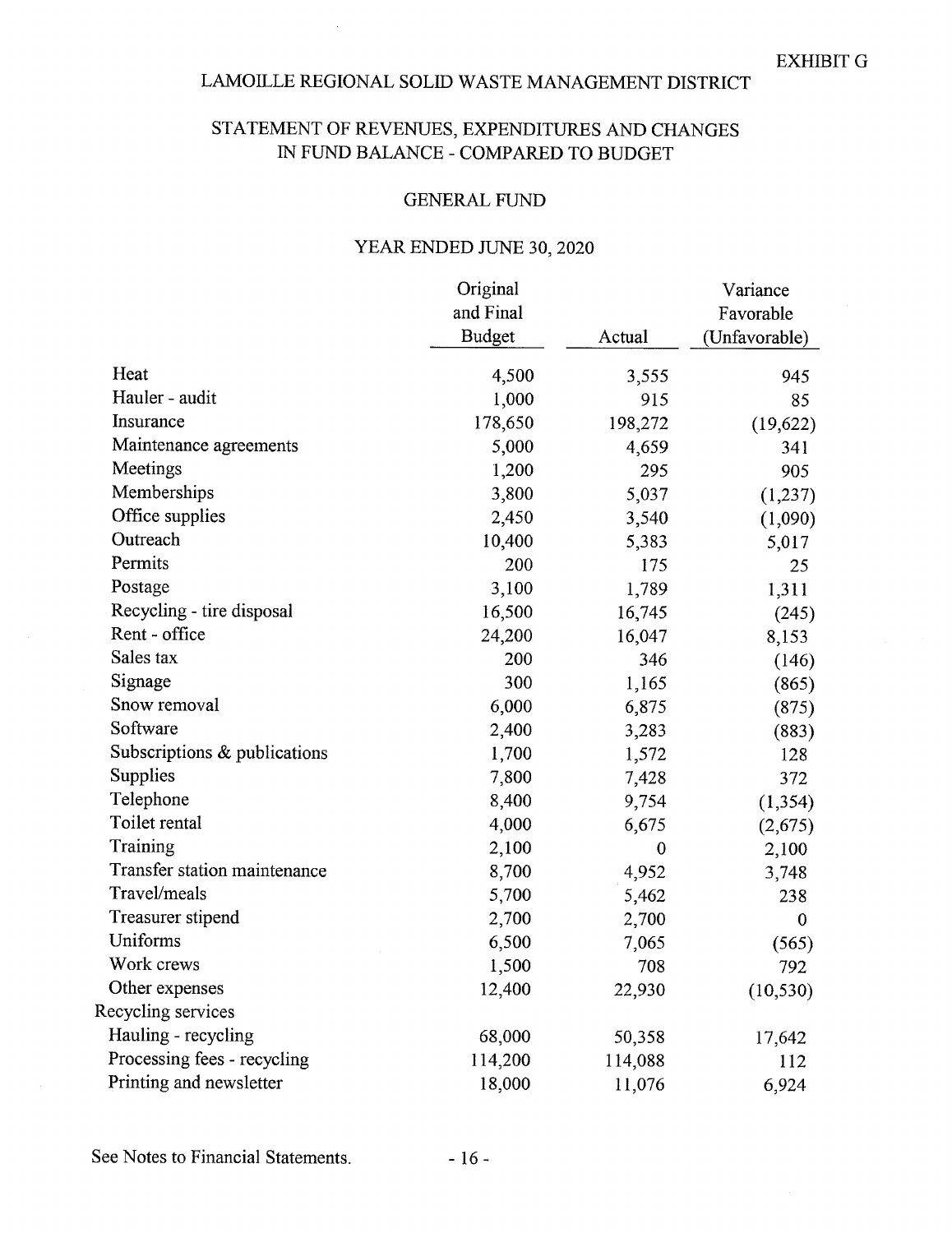# STATEMENT OF REVENUES, EXPENDITURES AND CHANGES IN FUND BALANCE - COMPARED TO BUDGET

#### GENERAL FUND

# YEAR ENDED JUNE 30, 2020

|                              | Original<br>and Final |           |               |           | Variance<br>Favorable |
|------------------------------|-----------------------|-----------|---------------|-----------|-----------------------|
|                              | <b>Budget</b>         |           | Actual        |           | (Unfavorable)         |
| Household hazardous waste    |                       |           |               |           |                       |
| <b>HHW</b> collection costs  |                       | 40,000    |               | 34,212    | 5,788                 |
| Capital outlays              |                       | 8,000     |               | 151,780   | (143, 780)            |
| Total expenditures           |                       | 1,703,500 | 1,742,158     |           | (38, 658)             |
| NET CHANGE IN FUND BALANCE   | \$                    | $\bf{0}$  |               | (79, 349) | \$<br>(79,349)        |
| FUND BALANCE - JULY 1, 2019  |                       |           | 608,234       |           |                       |
| FUND BALANCE - JUNE 30, 2020 |                       |           | 528,885<br>\$ |           |                       |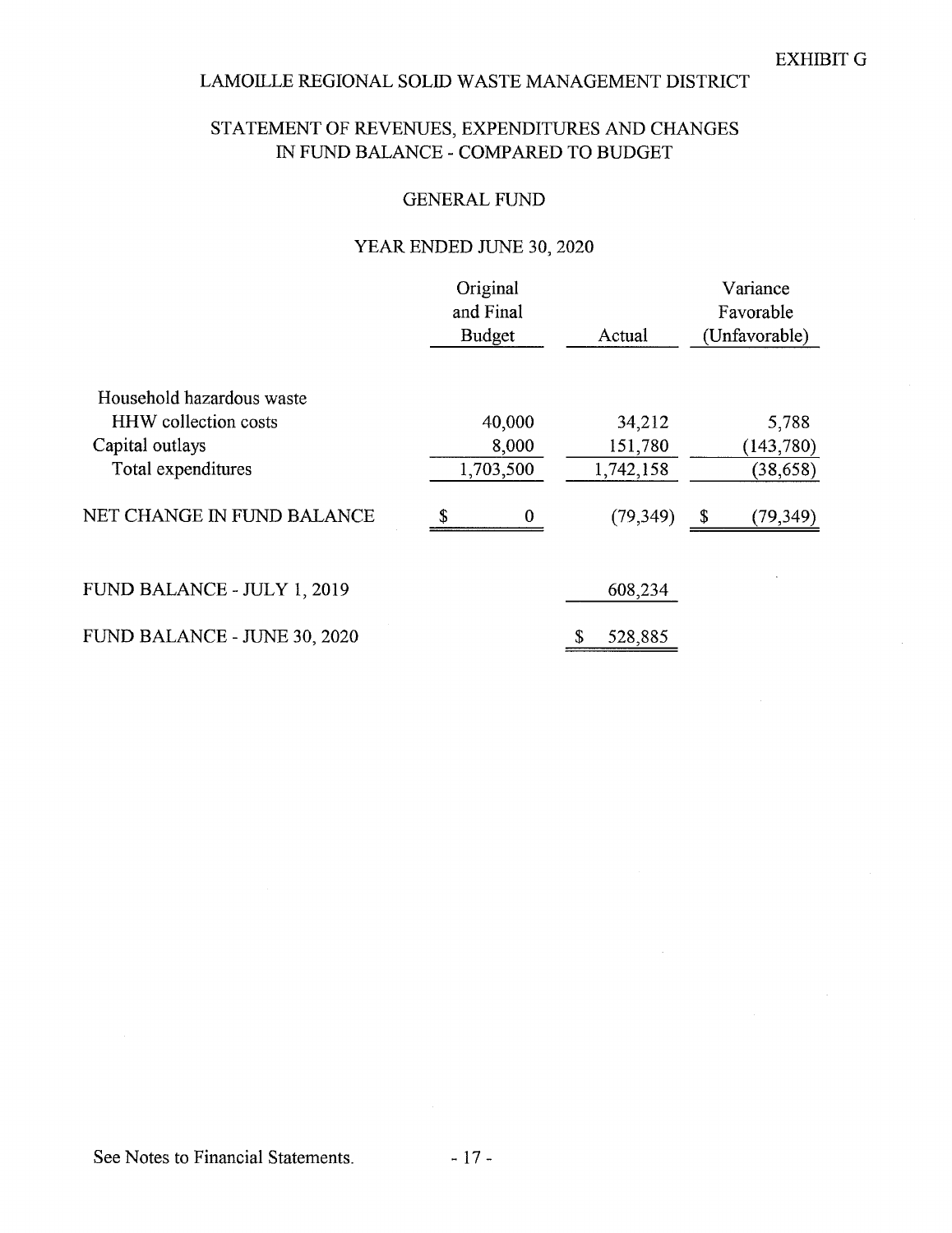#### NOTES TO FINANCIAL STATEMENTS

#### JUNE 30, 2020

Lamoille Regional Solid Waste Management District was formed under Act 78 of Vermont Statute, Solid Waste Bill in 1989. The District is a union municipal corporation whose purpose is to educate and inform the public on solid waste management, to search for alternative solid waste management methods and filture landfill sites, and to manage solid waste. It receives state funds and user disposal fees.

The District is exempt from federal income taxation under Internal Revenue Code Section  $501(c)(1)$ .

# NOTE 1 - SUMMARY OF SIGNIFICANT ACCOUNTING POLICIES

The District's financial statements are prepared in accordance with generally accepted accounting principles (GAAP). The Governmental Accounting Standards Board (GASB) is primarily responsible for establishing GAAP for state and local governments through its pronouncements (including Statements and Interpretations). The more significant accounting policies established by GAAP and used by the District are discussed below.

#### Reporting Entity

The District's basic financial statements include the accounts of all District operations. The criteria for including organizations as component units within the District's reporting entity are set forth in GASB 14 as amended by GASB 39, Section 2100 of GASB's Codification of Governmental Accounting and Financial Reporting Standards. Based on the criteria, the District has no component units.

#### Basic Financial Statements  $-Government-Wide$  Statements

The District's basic financial statements include both government-wide (reporting the District as a whole) and fund financial statements (focusing on the District's major fund). The governmentwide financial statements categorize activities as either governmental or business type. All of the District's program services are classified as governmental activities.

The government-wide statements are prepared using the economic resources measurement focus and display information about the District as a whole. The government-wide Statement of Net Position presents all of the District's activities on a full accrual, economic resource basis, which recognizes all long-term assets and receivables as well as long-term debt and obligations. The District's net position is reported in invested in capital assets, net of related debt; restricted net position; and unrestricted net position. The District first utilizes restricted resources to finance qualifying activities for which both restricted and unrestricted resources are available.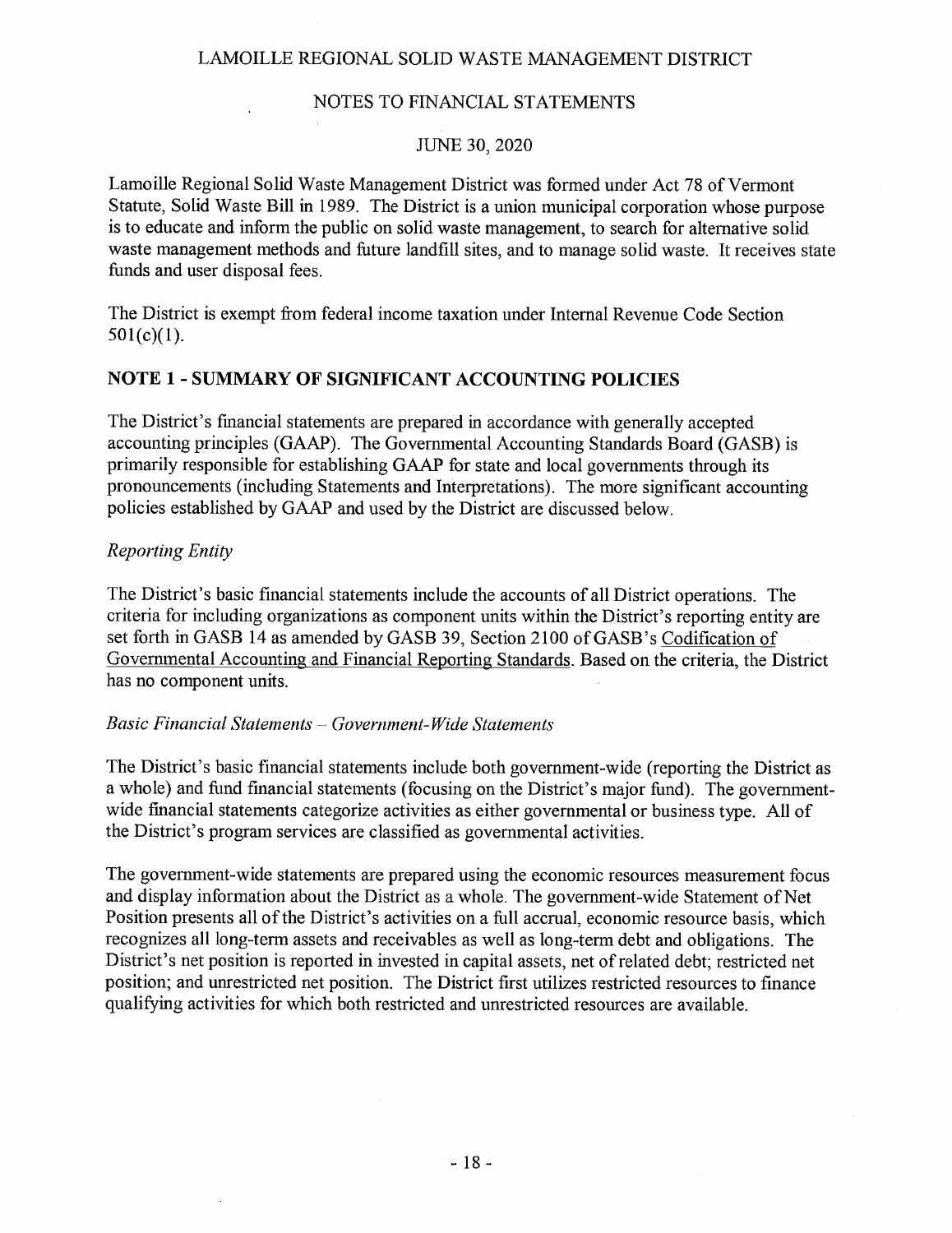### JUNE 30, 2020 (Continued)

# NOTE 1 - SUMMARY OF SIGNIFICANT ACCOUNTING POLICIES (Continued)

The government-wide Statement of Activities reports both the gross and net cost of each of the District's governmental functions. The functions are also supported by general government revenue (investment income, etc.). The Statement of Activities reduces gross expenses (including depreciation) by related program revenue, consisting of charges for services, and operating grants and contributions. Program revenue must be directly associated with the governmental fianction (specific services or programs). Operating grants include operating specific and discretionary grants.

The net costs (by governmental function) are normally covered by general revenue.

This government-wide focus is more on the sustainability of the District as an entity and the change in the District's net position resulting from the current year's activities.

### Basic Financial Statements - Fund Financial Statements

The financial transactions of the District are reported in individual funds in the fund financial statements. Each fund is accounted for by providing a separate set of self-balancing accounts that comprises its assets, liabilities, fimd equity, revenue and expenditures. The various funds are reported by major funds within the financial statements.

The emphasis in fund financial statements is on the major funds in the governmental categories. GASB No. 34 and No. 37 set forth minimum criteria for the determination of major funds. The General Fund is the only fund of the District and is shown as a major fund.

### Governmental Funds

The funds used by the District are Governmental Funds. The focus of the governmental funds' measurement (in the fund statements) is upon determination of financial position and changes in financial position (sources, uses, and balances of financial resources) rather than upon net income. The following is a description of the governmental fund of the District:

General Fund is the main operating find of the District. It is used to account for all financial resources except those required to be accounted for in another fund.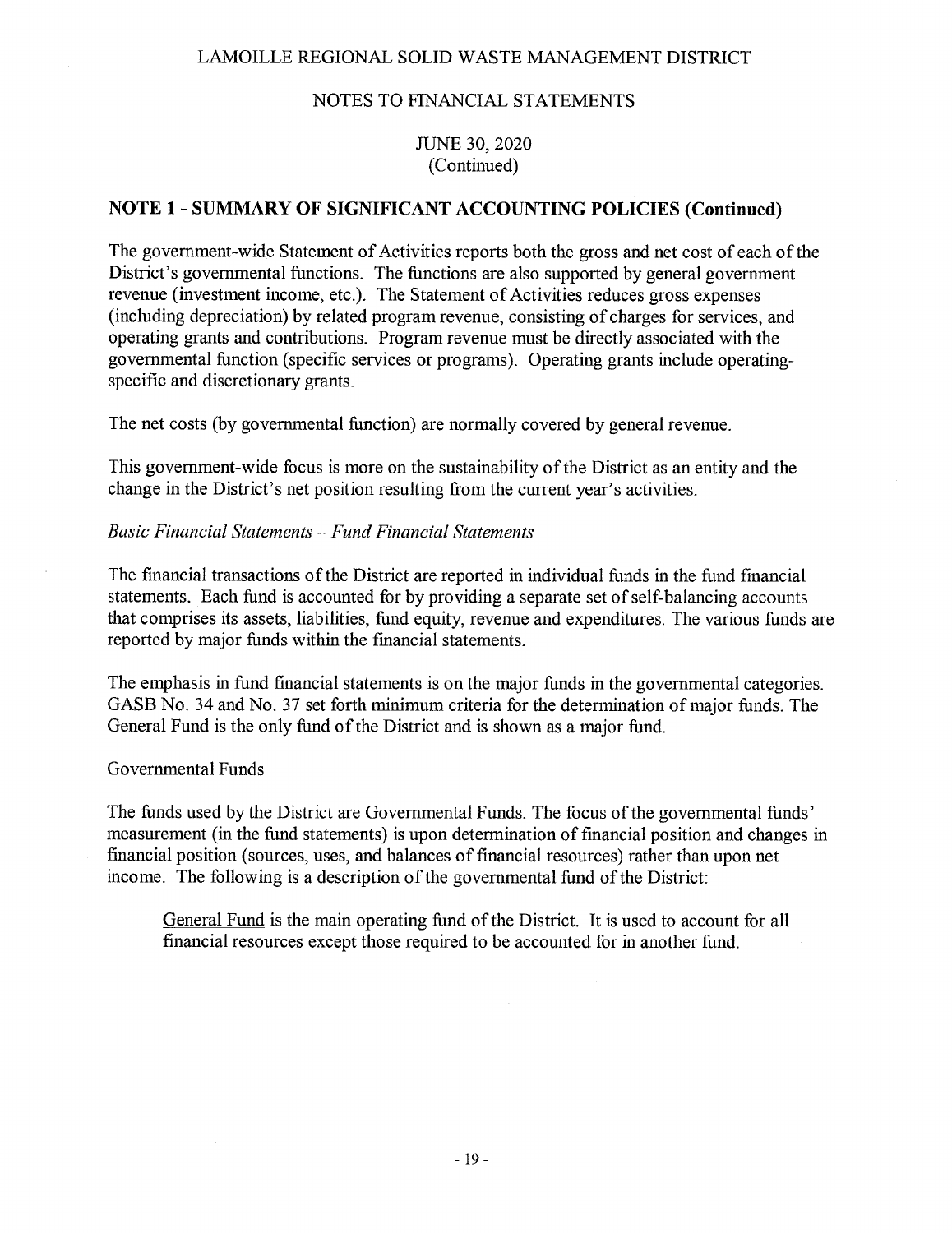#### NOTES TO FINANCIAL STATEMENTS

#### JUNE 30, 2020 (Continued)

#### NOTE 1 - SUMMARY OF SIGNIFICANT ACCOUNTING POLICIES (Continued)

#### Measurement Focus

The accounting and financial reporting applied to a fund is determined by its measurement focus. Government-wide and proprietary fund financial statements are reported using the economic resources measurement focus. This means that all assets and liabilities associated with the operation of these funds (whether current or noncurrent) are included on the balance sheet (or statement of net position). Fund equity (i.e, net total position) is segregated into invested in capital assets, net of related debt; restricted net position; and unrestricted net position. Operating statements present increases (i.e. revenues) and decreases (i.e., expenses) in net total position.

#### **Basis of Accounting**

Basis of accounting refers to the point at which revenue or expenditures/expenses are recognized in the accounts and reported in the financial statements. It relates to the timing of the measurements made regardless of the measurement focus applied.

#### Accrual

The financial activity in the government-wide financial statements are presented on the accrual basis of accounting. Revenue is recognized when transactions occur and expenses are recognized When incurred.

#### Modified Accrual

The governmental fimd financial statements are presented on the modified accrual basis of accounting. Under the modified accrual basis of accounting, revenue is recorded when susceptible to accrual; i.e., both measurable and available. "Available" to the District means collectible within the current period or Within six months after year end. Expenditures are generally recognized under the modified accrual basis of accounting when the related liability is incurred. The exception to this general rule is that principal and interest on general obligation long—term debt, if any, are recognized When due.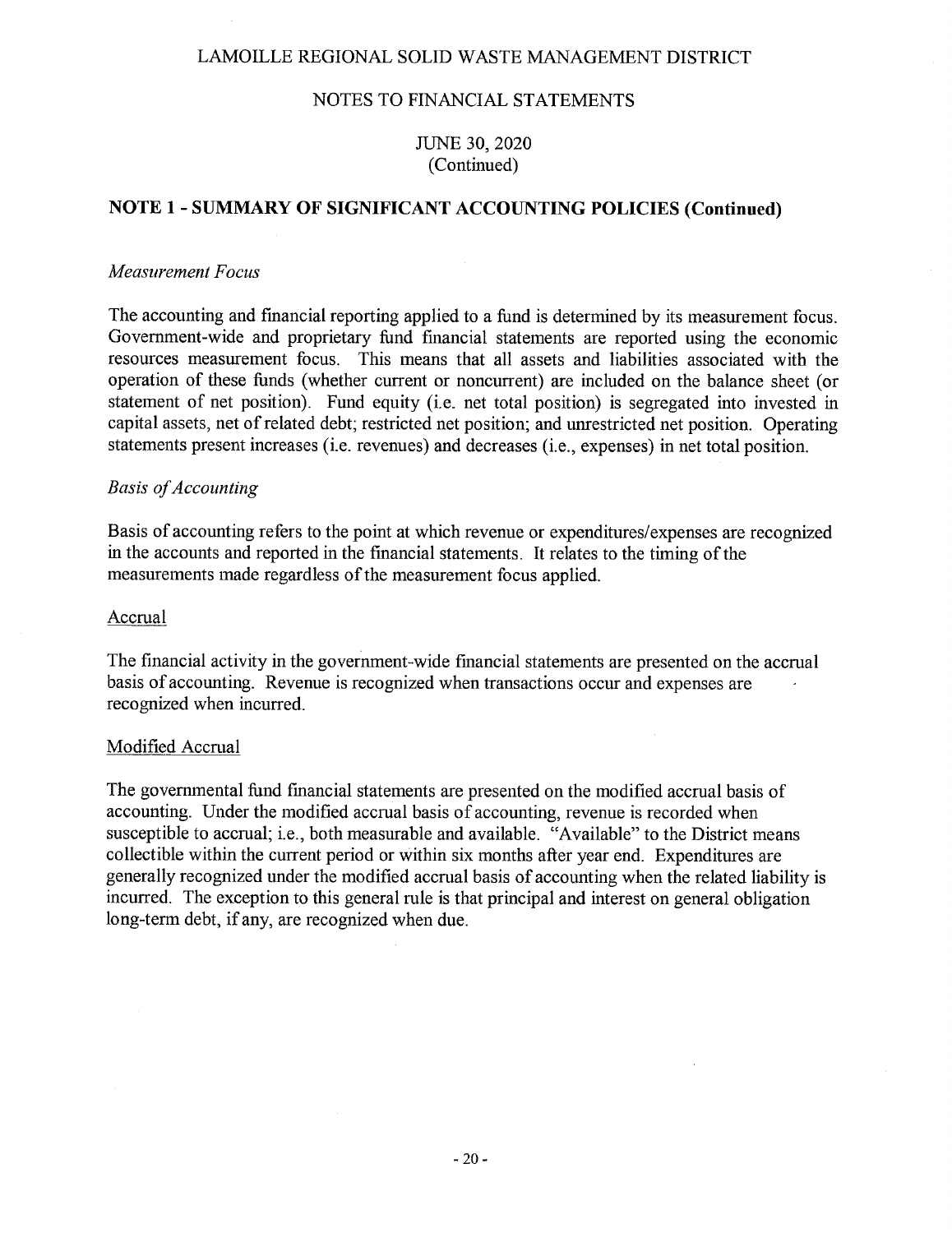# JUNE 30, 2020 (Continued)

# NOTE 1 - SUMMARY OF SIGNIFICANT ACCOUNTING POLICIES (Continued)

# Capital Assets

Capital assets purchased or acquired with an original cost of \$5,000 or more are reported at historical cost or estimated historical cost. Contributed assets, if any, are reported at fair value as of the date received. Additions, improvements and other capital outlays that significantly extend the useful life of an asset are capitalized. Other costs incurred for repairs and maintenance are expensed as incurred. Depreciation on all assets is provided on the straight-line basis over the following estimated useful lives:

| Machinery & Equipment | $5-10$ years |
|-----------------------|--------------|
| Trucks                | 5 years      |
| Drop Off Centers      | 20 years     |

### Accrued Compensated Absences

Government-Wide Financial Statements  $-$  All vested or accumulated vacation leave is reported as a liability and an expense on the government—wide financial statements. Sick days are not accrued since they are not paid when the employee terminates employment.

Fund Financial Statements - Vested or accumulated vacation leave that has matured is reported as an expenditure and <sup>a</sup> fimd liability of the governmental fund that will pay it. Amounts of vested or accumulated vacation leave that are not expected to be liquidated With expendable available financial resources are not reported as a liability in the fund financial statements and no expenditure is reported for these amounts. Unused sick days may be accumulated to use in the following year, but sick days are not accrued since they are not paid when the employee terminates employment.

# **Fund Balance**

GASB Statement 54 "Fund Balance Reporting and Governmental Type Definitions" provides fund balance categories to make the nature and extent of the constraints placed on a government's fund balance more transparent. The following classifications describe the relative strength of spending constraints placed on the purposes for Which resources can be used:

Nonspendable  $-$  Amounts that are not in spendable form (such as inventory or prepaids) or are required to be maintained intact.

Restricted — Amounts constrained to specific purposes by their providers (such as grantors and higher levels of government), through constitutional provisions, or by enabling legislation.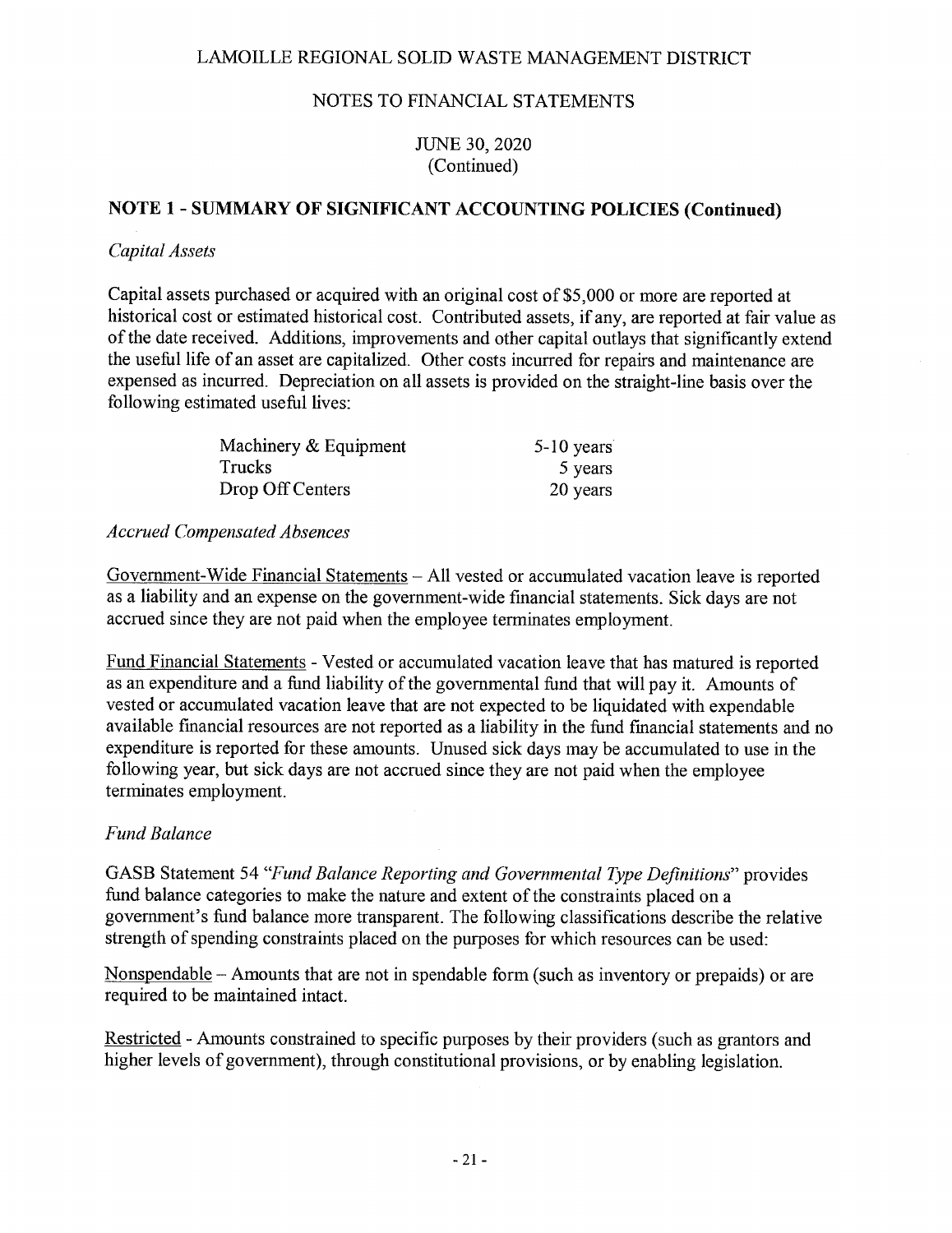#### NOTES TO FINANCIAL STATEMENTS

#### JUNE 30, 2020 (Continued)

#### NOTE 1 - SUMMARY OF SIGNIFICANT ACCOUNTING POLICIES (Continued)

Committed — Amounts constrained to specific purposes by the government itself, using the highest level of decision-making authority; to be reported as committed, amounts cannot be used for any other purpose unless the government takes the same highest level action to remove or change the constraint.

Assigned — Amounts a government intends to use for a specific purpose; intent can be expressed by the governing body or by an official or body to which the governing body delegates the authority.

Unassigned A11 amounts not included in other spendable classifications.

The Board of Supervisors is the highest level of decision-making authority and establishes (and modifies or rescinds) fund balance commitments by passage of a resolution. Assigned fund balance is established by the Board of Supervisors through adoption or amendment of the budget as intended for specific purchases.

#### Government—wide Net Position

Net position represents the difference between assets and liabilities in the statement of net position. Government-wide net position is divided into three components:

Investment in capital assets  $-$  consist of the historical cost of capital assets less accumulated depreciation.

Restricted net position — Net position is reported as restricted When there are legal limitations imposed on its use by legislation or external restrictions by creditors, grantors, laws or regulations of other governments.

Unrestricted net position — all other net position is reported in this category.

#### Budgets

Budgets are developed using the modified accrual basis of accounting and are approved by the Board of Supervisors.

#### Use of Estimates

The preparation of financial statements in conformity with accounting principles generally accepted in the United States of America requires management to make estimates and assumptions that affect certain reported amounts and cash. Accordingly, actual results could differ from those estimates.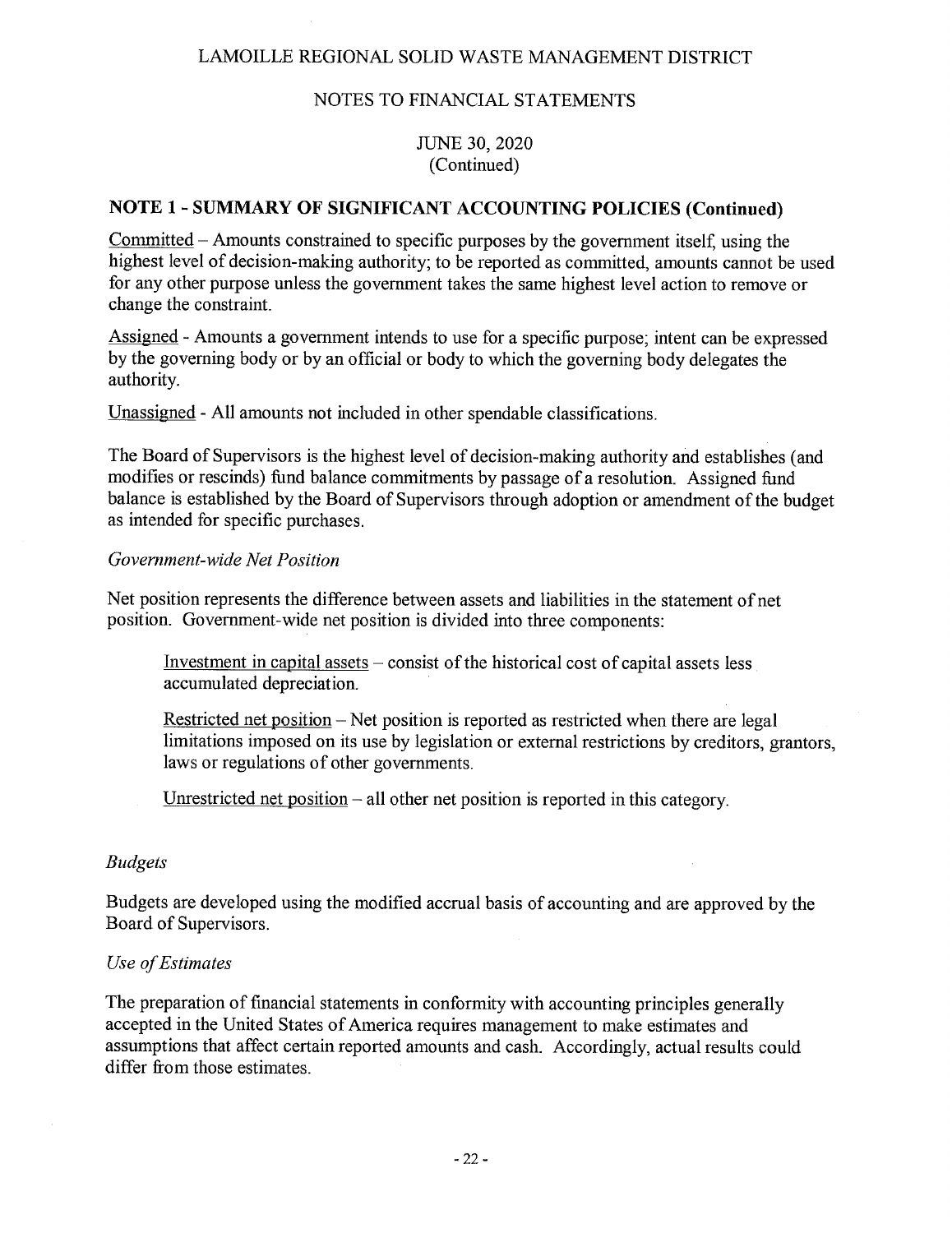#### JUNE 30, 2020 (Continued)

# NOTE 2 - DEPOSITS AND INVESTMENTS

#### Deposits

Custodial Credit Risk - Custodial credit risk is the risk that in the event of a bank failure, the District's deposits may not be returned to it. The District does not have formal deposit or investment policies. The following is a breakdown of the District's deposits at June 30, 2020.

| FDIC insured       | \$541,529    |
|--------------------|--------------|
| Uninsured          | $\mathbf{u}$ |
| Total bank balance | \$541,529    |

# **NOTE 3 - CAPITAL ASSETS**

A summary of changes in capital assets are as follows:

|                               | <b>Balance</b> |                  |    |           |              | Balance       |
|-------------------------------|----------------|------------------|----|-----------|--------------|---------------|
|                               | June 30, 2019  | <b>Additions</b> |    | Disposals | Depreciation | June 30, 2020 |
| Equipment and buildings       | 942,644        | \$151,780        | S. | (12.559)  |              | 1,081,865     |
| Less accumulated depreciation | (548, 573)     |                  |    | 12.152    | (63, 403)    | (599, 824)    |
| Total capital assets,         |                |                  |    |           |              |               |
| net of depreciation           | 394,071        | \$151,780        | \$ | (407      | (63, 403)    | 482,041       |

Depreciation of \$63,403 was charged to Solid Waste related services.

### NOTE 4 - LONG-TERM LIABILITIES

Long-term liabilities at June 30, 2020 consisted of the following:

Accrued Compensated Absences  $\qquad \qquad$  18,602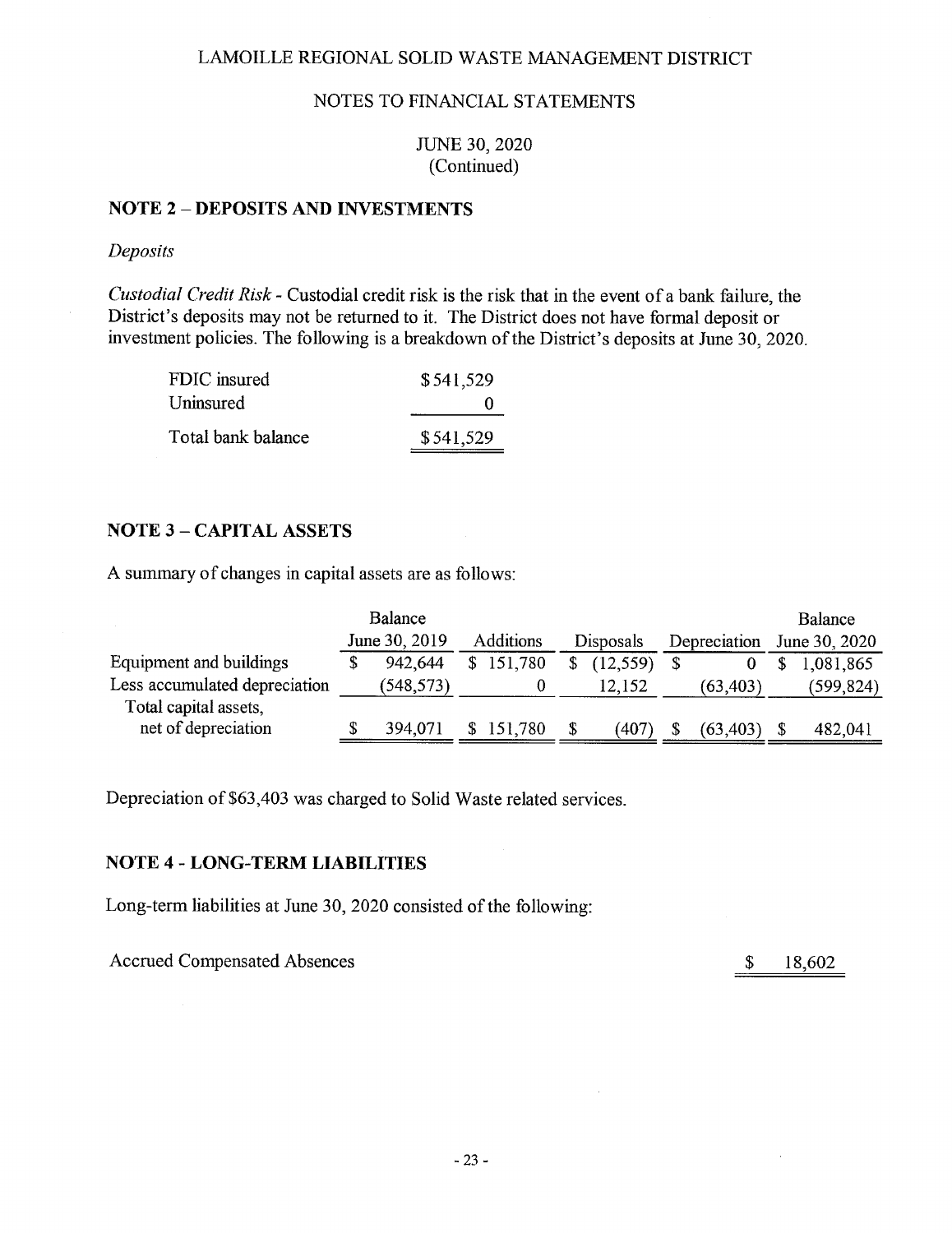#### JUNE 30, 2020 (Continued)

# NOTE 4 - LONG-TERM LIABILITIES (Continued)

The following is a summary of the changes in long-term liabilities:

|                              |                |           |              |                | Amounts    |  |
|------------------------------|----------------|-----------|--------------|----------------|------------|--|
|                              | <b>Balance</b> |           |              | <b>Balance</b> | Due within |  |
|                              | July 1, 2019   | Additions | (Deductions) | June 30, 2020  | One Year   |  |
| Accrued compensated absences | 13.670         | 25.457    | (20.525)     | 18.602         |            |  |
|                              |                |           |              |                |            |  |

# NOTE <sup>5</sup> - PENSION PLAN

The District has <sup>a</sup> SIMPLE-IRA pension plan. It requires <sup>a</sup> contribution for eligible employees of 2% of compensation. Employees are eligible to participate in the plan for any calendar year in which they can be expected to receive at least \$5,000 in compensation from the District and have received at least \$5,000 in compensation from the District in one of the last two years. Of the total wages of \$499,306, \$391,192 was covered wages under this plan. The District's contribution for fiscal year 2020 was \$7,995.

### **NOTE 6 - RISK MANAGEMENT**

The District is exposed to various risks of loss related to torts; theft of, damage to, and destruction of assets; errors and omissions; injuries to employees; and natural disasters. The District maintains commercial insurance coverage covering each of those risks of loss. Management believes such coverage is sufficient to preclude any significant uninsured losses to the District. There have been no claims in any of the past three (3) fiscal years.

#### **NOTE 7 - CONCENTRATION**

The District charges disposal fees to various haulers in Lamoille County. One hauler made up 18% of the total fees charged during fiscal year 2020.

### **NOTE 8 - COMMITMENTS**

The District entered into a hauling contract With Casella Waste Management, Inc. for recycling and disposal services. The contract period is from August 1, 2015 through July 31, 2025.

### NOTE <sup>9</sup> EXCESS EXPENDITURES OVER APPROPRIATION

For the year ended June 30, 2020, expenditures exceed appropriations in the General Fund by \$38,658. The excess expenditures were primarily funded by additional recycling revenue and use of fund balance.